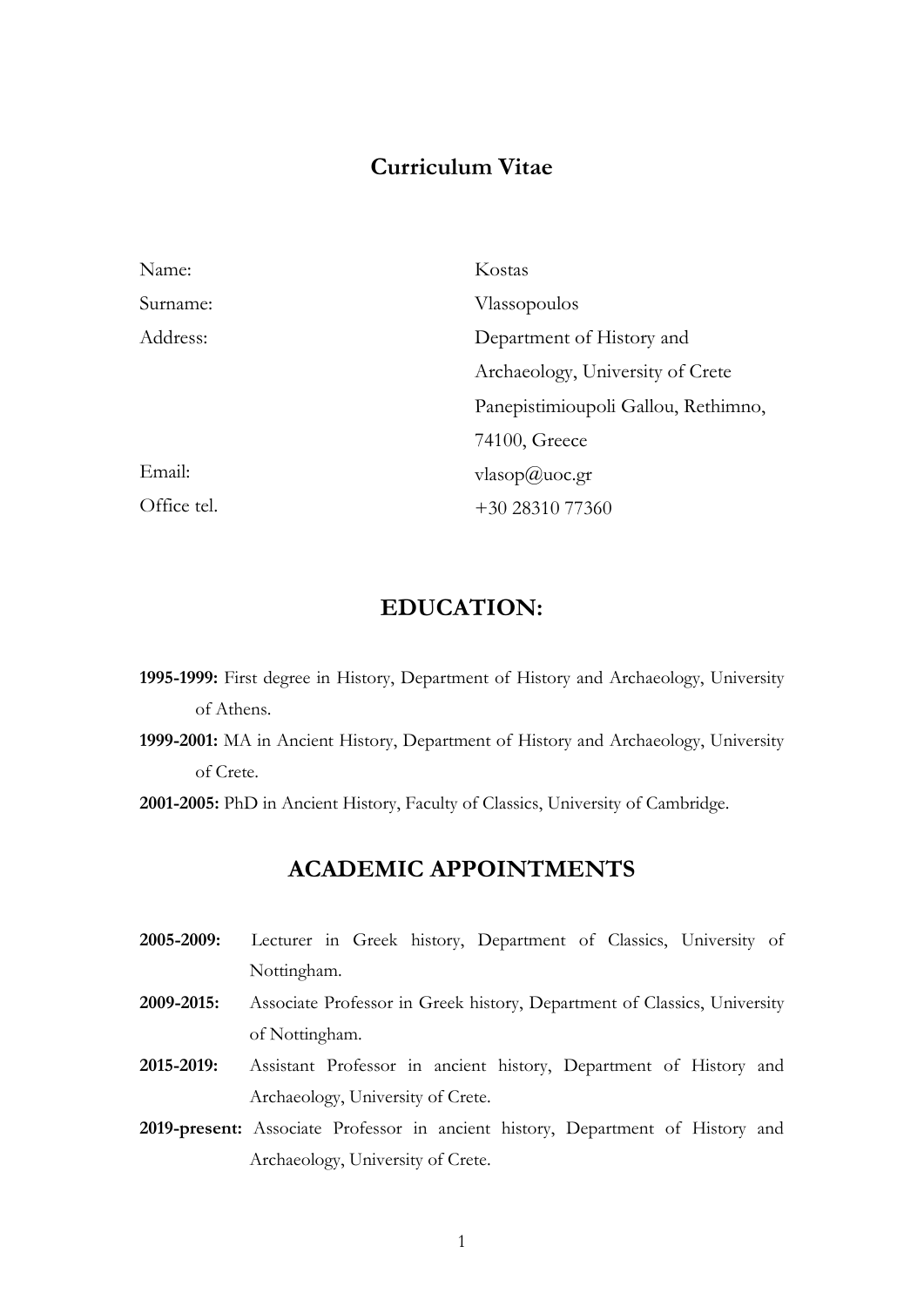# **SCHOLARSHIPS, FELLOWSHIPS, AWARDS AND FUNDING:**

**2000-2001:** Annual scholarship of the Department of History and Archaeology of the University of Crete awarded for best performance. **2001-2004:** Scholarship of the Cambridge European Trust and Domestic Research Studentship of the University of Cambridge. **2002-2005:** Scholarship of I.K.Y. (Greek State Scholarship Foundation) for Ancient Greek and Hellenistic History. **2006:** Hare Prize of the Faculty of Classics, Cambridge for best PhD dissertation in 2005. **2009:** Research grant (€6.000), together with Dr C. Taylor (TCD) from the Research Strategy Fund (Nottingham) and Long Room Hub Initiative Funding Scheme (TCD) to organise the international conference *Networks and Communities in Ancient Greece*, Dublin, 6-8 July 2009. **2011:** AHRC Early Career Research Fellowship, September 2011 – May 2012, ₤58,000. **2012:** Philip Leverhulme Prize for Classics, £70,000.

# **MEMBERSHIP OF ACADEMIC SOCIETIES AND INSTUTIONS**

- 1. Collaborating member of the *Institute for Mediterranean Studies – Foundation for Research and Technology* (IMS-FORTH).
- 2. Member of the editorial board of the *Journal of Ancient History*.
- 3. Member of the advisory board of the *Journal of Global Slavery*.
- 4. Member of the advisory board of the journal *Esboços: histórias em contextos globais*.
- 5. Member of the international network *The Subaltern and the Popular in Antiquity*.
- 6. Member of the international network *The Legacy of Greek Political Thought*, University of Reading.
- 7. Founding member of the *Centre for Spartan and Peloponnesian Studies,* University of Nottingham.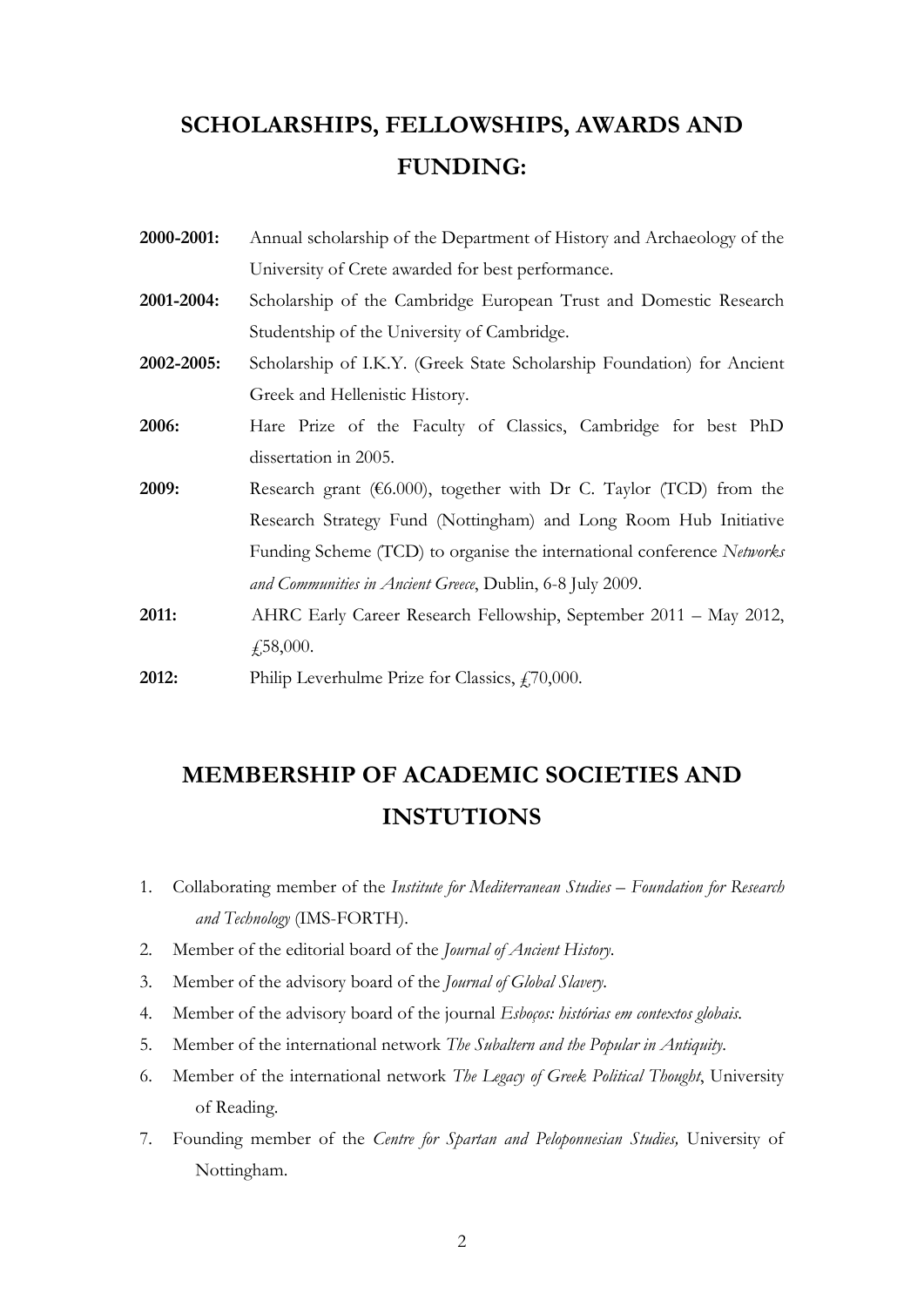- 8. Member of the *Institute for the Study Of Slavery (ISOS),* University of Nottingham.
- 9. Member of the *Classical Association of the United Kingdom*.

## **PROFESSIONAL EXPERIENCE**

# **University of Cambridge, Faculty of Classics / Faculty of History (2002-2005):**

#### **Tutorial supervising for the following modules:**

- 'Economies and Societies in Ancient Greece'
- The Hellenistic World'
- 'Money in the Ancient World'
- 'Sparta'
- 'History of the Ancient Mediterranean'
- 'European History, 776 BC AD 69'
- 'Constantine the Great'

### **University of Nottingham, Department of Classics (2005-2015):**

#### **a) Convener and designer of the following modules:**

- *Democracy, freedom and oppression in the ancient Greek world*, year-round seminar module for 3rd year students
- *Greeks and Barbarians: Connected histories*, module for 2nd and 3rd year students
- *Athenian Democracy*, module for 2<sup>nd</sup> and 3<sup>rd</sup> year students
- *Themes in Greek History: Slavery in Ancient Greece*, MA seminar module.
- *Approaches to Ancient History*, MA seminar module.

#### **b) Convener and teacher of the following modules:**

- *Beginner's Greek*, a module for undergraduate and MA students.
- *Introduction to the Greek World*, module for 1<sup>st</sup> year students.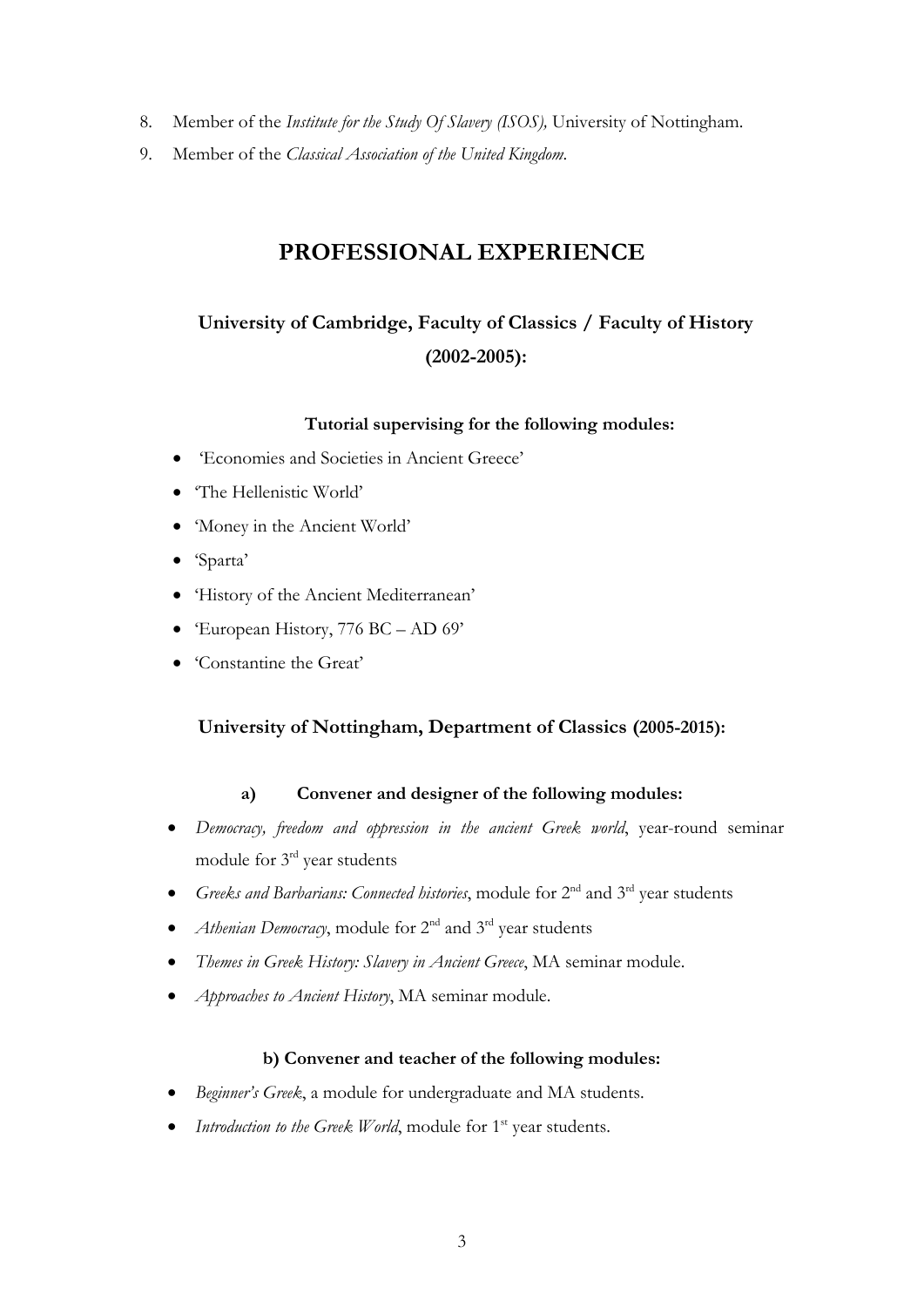#### **c) Seminar leader and contributor to the following courses:**

- *Introduction to the Roman World*, module for 1<sup>st</sup> year students.
- *Greeks and Barbarians: Constructions of ethnicity in ancient Greece*, module for 2nd and 3rd year students.
- *After Alexander: Graeco-Macedonian politics and society, 322-277 BC*, module for 2<sup>nd</sup> and 3rd year students.
- Philip of Macedon, module for 2<sup>nd</sup> and 3<sup>rd</sup> year students.
- *Researching the ancient world*, MA module, conducting seminars on the use of the epigraphical and archaeological evidence.
- *Intermediate Greek*, a module for undergraduate and MA students.

#### **d) Supervision of PhD dissertations:**

- **2007-2011:** K. Sergidis, *Athenian Foreign Policy in the Fourth Century BC*, passed with minor corrections.
- **2009-2013:** P. Davies, *Social Mobility in Ancient Sparta*, passed with minor corrections.
- **2011-2015**: J. Bloxham, *The influence of ancient political thought on post-war American Conservatism*, passed with minor corrections.
- **2014-2018**: S. Apostolou*, Ethnic Identities in the Aeolid,* passed with minor corrections.
- 2015-2019: J. Porter, *Slaving Strategies in Ancient Athens*, passed with minor corrections.

#### **e) Administrative duties**

**2005/6:** Assistant Teaching officer; Research Events Coordinator.

**2006/7:** Postgraduate Admissions Officer.

**2008/9:** Library officer; Careers Officer; Research Events Coordinator.

**2009/10:** Postgraduate Admissions Officer, Careers Officer.

**2010/11:** Director of Postgraduate Studies, Careers Officer.

**2012/13:** Extenuating Circumstances Officer, Assistant Assessment Officer.

#### **University of Crete, Department of History and Archaeology (2015-present):**

#### **a) Convener and designer of the following modules:**

- *Athenian democracy*, undergraduate lecture module.
- *Greeks and barbarians: connected histories*, undergraduate lecture module.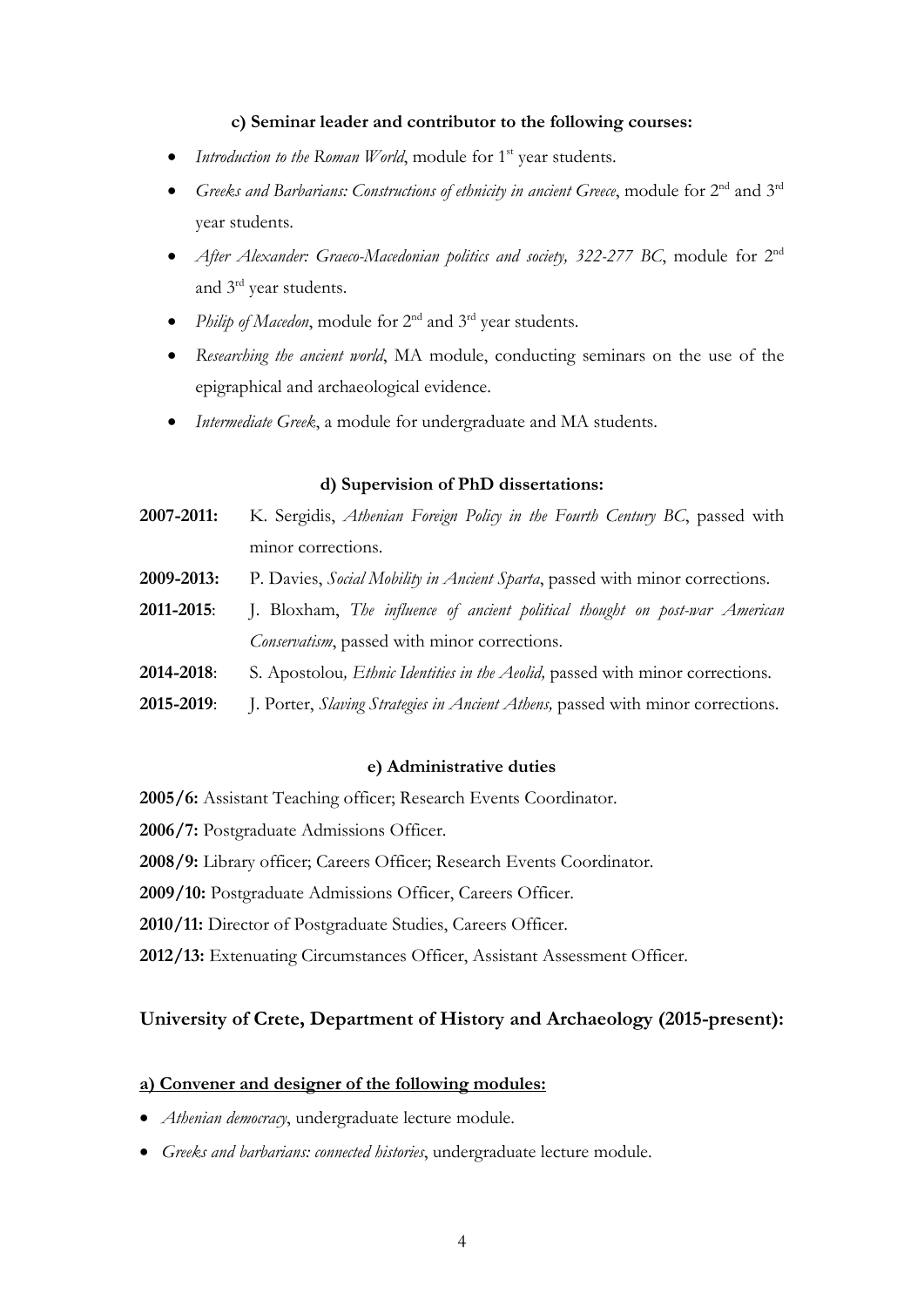- *History of slavery in antiquity*, undergraduate lecture module.
- *Histories of sex in antiquity*, undergraduate lecture module.
- *What is the history of antiquity?*, undergraduate lecture module.
- *History of the archaic Mediterranean*, undergraduate lecture module.
- *The Peloponnesian war and the history of the fifth century*, undergraduate lecture module.
- *Classical Athenian economy and society*, undergraduate seminar module.
- *The Persian empire*, undergraduate seminar module.
- *Social crises and conflicts in antiquity*, undergraduate seminar module.
- *The archaic world*, undergraduate seminar module.
- *Studying the past: history and historiography*, graduate seminar module.
- *Ancient slavery and world history*, graduate seminar module.
- *Intercultural relations and contacts in antiquity*, graduate seminar module.
- *History of the archaic period,* graduate seminar module.

#### **b) Supervision of PhD dissertations**

#### **Main supervisor:**

**2017-present:** V. Kosma, *Searching for freedom: the state and the slaves in ancient societies*

**2022-present:** I. Diamantopoulos, *Slave names and the history of slavery in late republican and imperial Eastern Mediterranean*

#### **Participation in supervisory committees:**

- **2016-present:** A. Logotheti, *The spatial politics of dedications: the case of Panhellenic sanctuaries*.
- **2017-present:** G. Tsiakalos, *Specialist citizen soldiers in the Greek world: military specialization, social differentiation and the philosophical background.*

**2017-present:** D. Kouppa, *Greeks and Barbarians in Xenophon and Isocrates*.

**2017-present:** N. Koursaros, *Law and sexuality in ancient Athens*.

#### **c) Supervision of postdoctoral research:**

**2016-2019:** A. Morakis, *Greeks and native inhabitants in Sicily and South Italy in the fifth century BC: conflict and interaction*.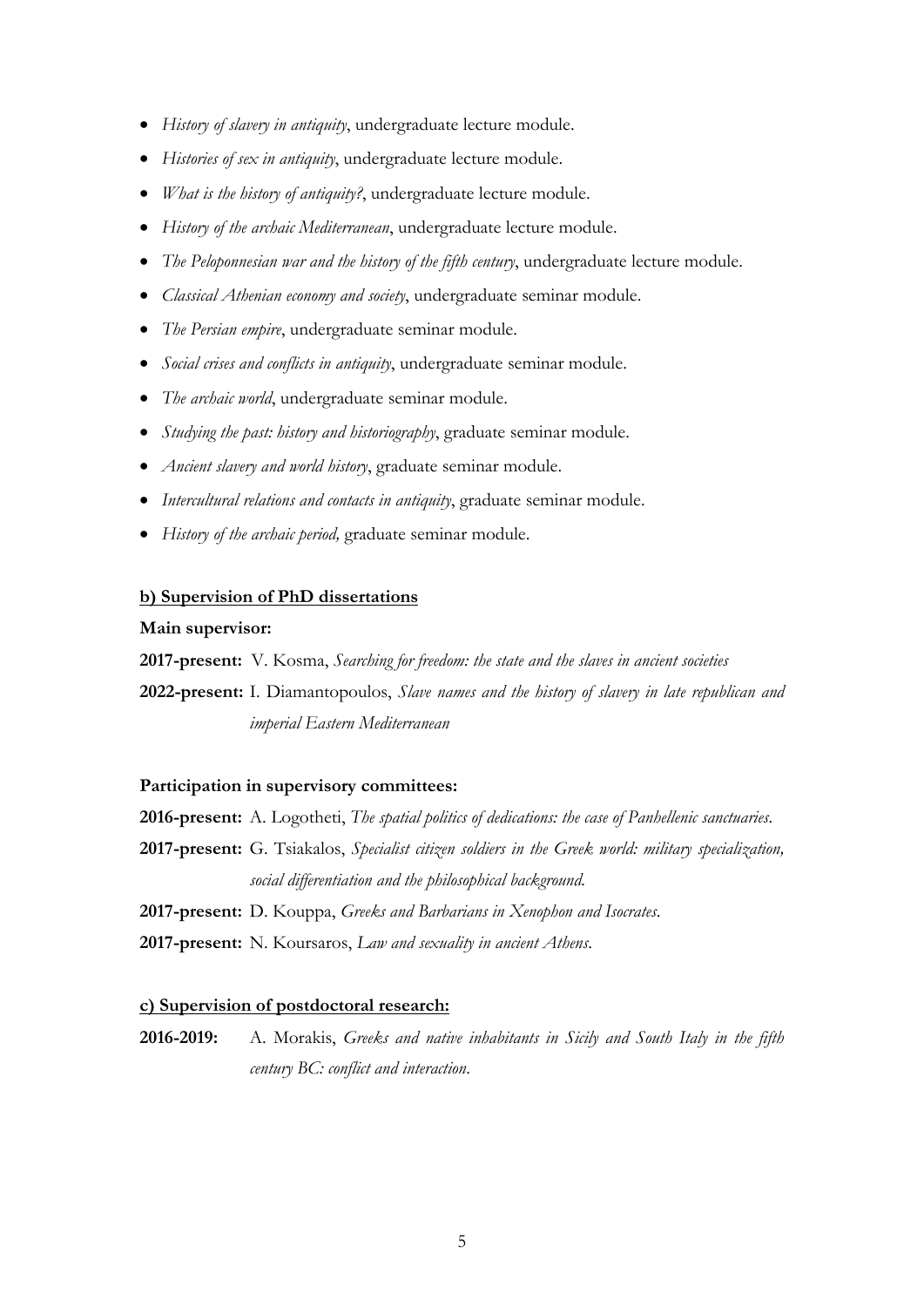#### **d) Administrative duties**

#### **Roles**

**2015-2019:** International relations officer – Erasmus co-ordinator.

**2017-present:** Student advisor.

#### **Committees**

| 2016:      | Evaluation committee for applications to the post of postdoctoral fellow |
|------------|--------------------------------------------------------------------------|
|            | in ancient history.                                                      |
| 2016:      | Evaluation committee for applications to the post of EDIP in the School  |
|            | of Letters.                                                              |
| 2017-2019: | Departmental committee for received materials and projects.              |
| 2017:      | Committee for the redesigning of the departmental webpage.               |
| 2017:      | Evaluation committee for applications to the post of postdoctoral fellow |
|            | in ancient history.                                                      |
| 2017:      | Evaluation committee for applications for the Stanley Moss prize.        |
| 2017:      | Evaluation committee for applications for the Menelaos Parlamas prize.   |
| 2018:      | Evaluation committee for applications to the post of postdoctoral fellow |
|            | in classical archaeology.                                                |
| 2018:      | Evaluation committee for applications to the post of postdoctoral fellow |
|            | in ancient Greek literature in the School of Letters.                    |
| 2018:      | Evaluation committee for applications for the Stanley Moss prize.        |
| 2019:      | Evaluation committee for applications to the post of postdoctoral fellow |
|            | in ancient history.                                                      |

# **EXAMINATION OF MPHIL AND PHD DISSERTATIONS**

- **2009:** L. Langerwerf (Nottingham), "*No freer than the helots": Messenian rebel behaviour in Pausanias' Messeniaka in comparative perspective*, passed with minor corrections.
- **2010:** B. Turner (Birmingham), *Philip II of Macedon: aspects of his reign*, passed with major corrections.
- **2011:** B. Montoya (Alicante), *L'esclavitud en l'economia antiga: Evolució I fonaments de la historiografia moderna*, passed with distinction.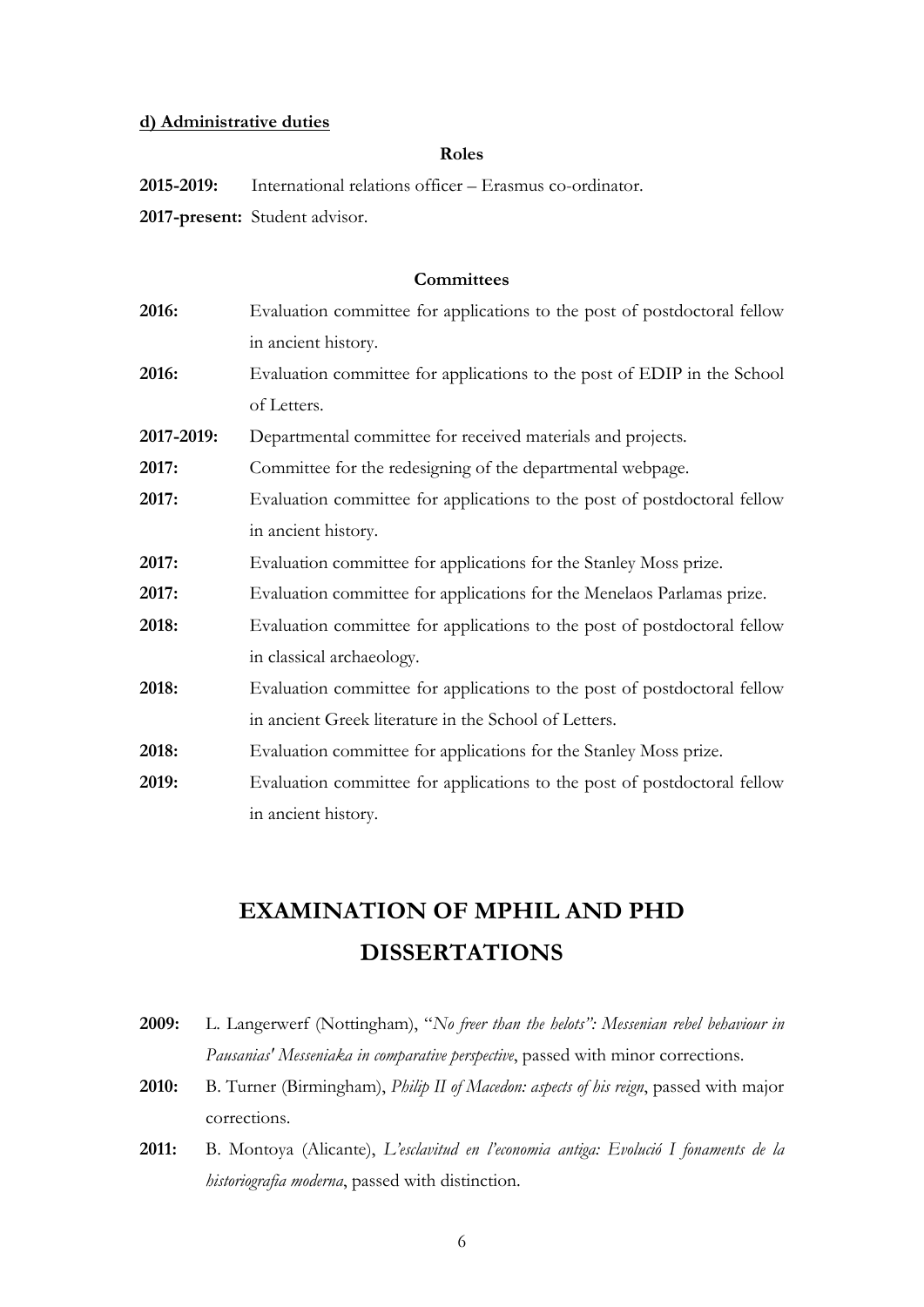- **2018:** E. Marinakis (Crete), *Gods and heroes n the coins of ancient Crete: iconographic patterns, symbolisms and statuary types,*  $5^{th}$  *c.*  $BC - 2^{nd}$  *c. AD*, passed with distinction.
- **2019:** I. Panidis (Crete), *Aristotle and eugenics: a study in the relationship between biology and politics in Aristotelian philosophy*, passed with distinction.
- **2020**: Μ. Valvis-Gerogiannis (Patras), *The presence of foreigners in the Platonic dialogues: The cases of Persians and Egyptians*, passed with distinction.
- **2021**: M. Pateraki (Crete), *The metal objects from the excavation of the temple and settlement at Aetolian Thermos*, passed with distinction.

### **RESEARCH AND EDUCATIONAL ORGANISING**

- 1. Assistant organiser of the Research Seminar, Department of Classics, University of Nottingham: Autumn Semester, 2005-6.
- 2. Organiser of the Research Seminar, Department of Classics, University of Nottingham: Spring Semester 2005-6, autumn and spring semester 2008-9.
- 3. Co-organiser of the conference *Space and Identities in the Ancient World*, Leicester, 3/4/2006.
- 4. Co-organiser of the workshop *Before Niebuhr and Grote: the study of ancient history during the Enlightenment*, Nottingham, 20/4/2007.
- 5. Co-organiser of the international conference *Communities and Networks in the Ancient Greek World*, Dublin, 6-8/7/2009.
- 6. Co-organiser of the panel 'Violence and the city: law, territory and civic identity in ancient and medieval times' in *Cities and Societies in Comparative Perspective, International Conference on Urban History*, Prague, 29/8- 1/9/2012.
- 7. Co-organiser of the international conference of the Institute for the Study Of Slavery (ISOS) *Sex and Slavery*, Nottingham, 13-14/9/2012.
- 8. Organiser of the panel 'Ancient slavery: sources and methods' in the Classical Association annual conference, Nottingham, 13-16/4/2014.
- 9. Co-organiser of the 21<sup>st</sup> Scientific Meeting of the Department of History and Archaeology (*ESTIA*), Chersonesos, 1-3/4/2016.
- 10. Co-organiser of the series 'Cinema and history', Institute for Mediterranean Studies, Rethymno, April 2018- present.
- 11. Co-organiser of the reading group 'Preindustrial economies', Department of History and Archaeology, Rethymno, November 2018-present.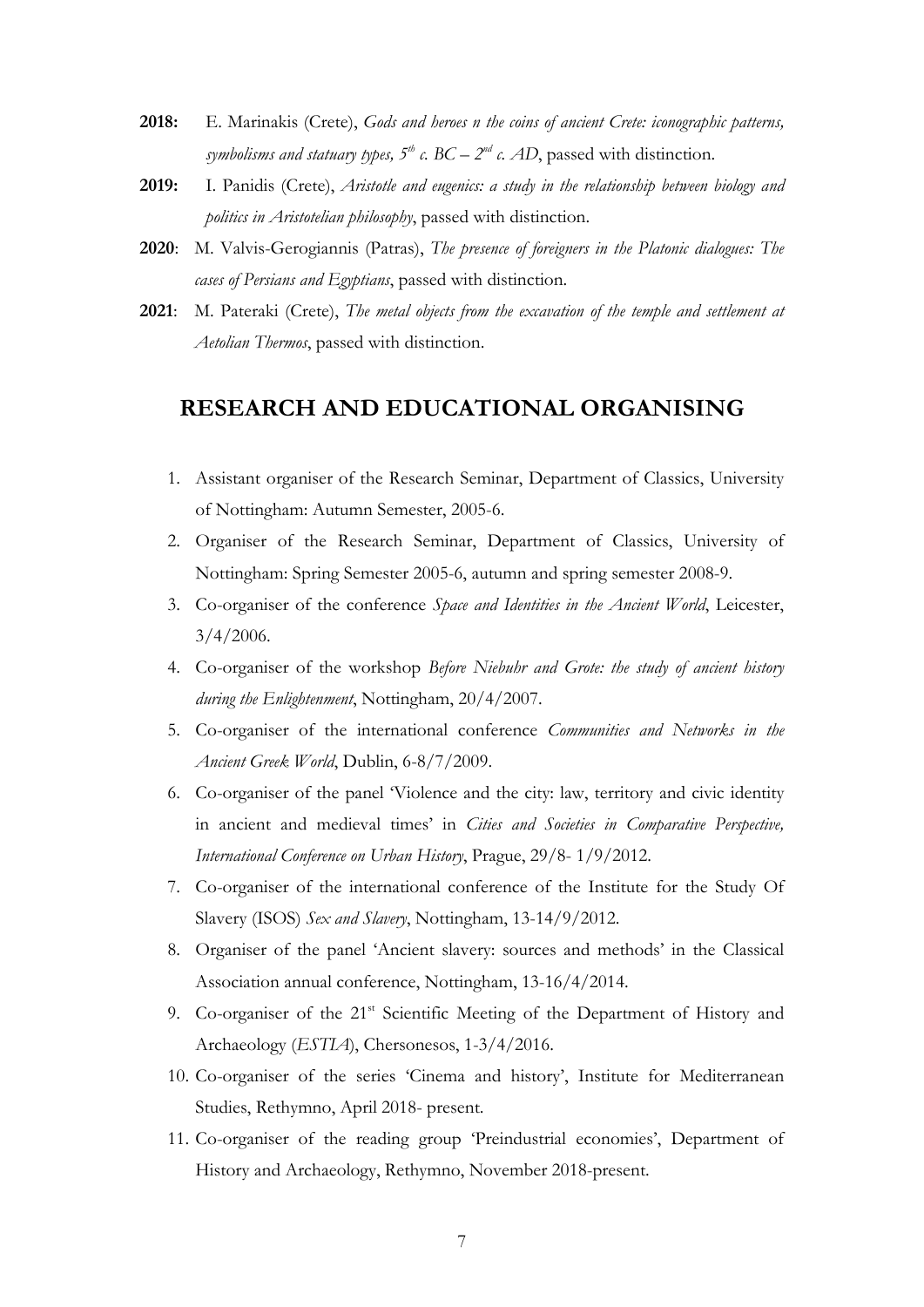- 12. Co-organiser of the  $24<sup>th</sup>$  Scientific Meeting of the Department of History and Archaeology (*ESTIA*), Chania, 5-7/4/2019.
- 13. Co-organiser of the international summer school 'The lost world of ancient Crete', Institute for Mediterranean Studies, Rethymno, 1-10 July 2019.
- 14. Co-organiser of the international conference 'Historical change in the ancient Aegean world', Rethymno, 16-18 October 2020.

### **READER - REVIEWER**

- 1) Advisor for a book published by *National Geographic*.
- 2) External reviewer of research proposals submitted to the Netherlands' Organisation for Scientific Research and the Belgian FWO - Fund for Scientific Research.
- 3) Reader of book manuscripts submitted to Oxford University Press (UK and US); Cambridge University Press; University of Michigan Press; Wiley-Blackwell; University of California Press.
- 4) Reader of book proposals submitted to Cambridge University Press; Oxford University Press; Wiley-Blackwell; Routledge; University of Pennsylvania Press.
- 5) Reader of articles submitted to *Ariadne*; *Bulletin of the Institute of Classical Studies; Classical Journal; Classical Quarterly*; *Digressus*; *Greece & Rome*; *Greek, Roman and Byzantine Studies*; *Hesperia*; *Journal of Hellenic Studies*; *Mediterranean Historical Review*; *Opuscula Atheniensia; Oxford Bibliographies Online*; *Scripta Classica Israelica*.

### **ESTEEM FACTORS**

- **2011:** Member of the appointment panel for a Lectureship in Greek History and a Teaching Assistantship in Greek History, University of Nottingham. **2012:** Visiting professor: Ranglas Scholar in Residence, Department of History,
- University of California San Diego.
- **2012:** Invited to take charge of the Greek History review section of *Greece*  $\mathcal{O}^*$ *Rome*.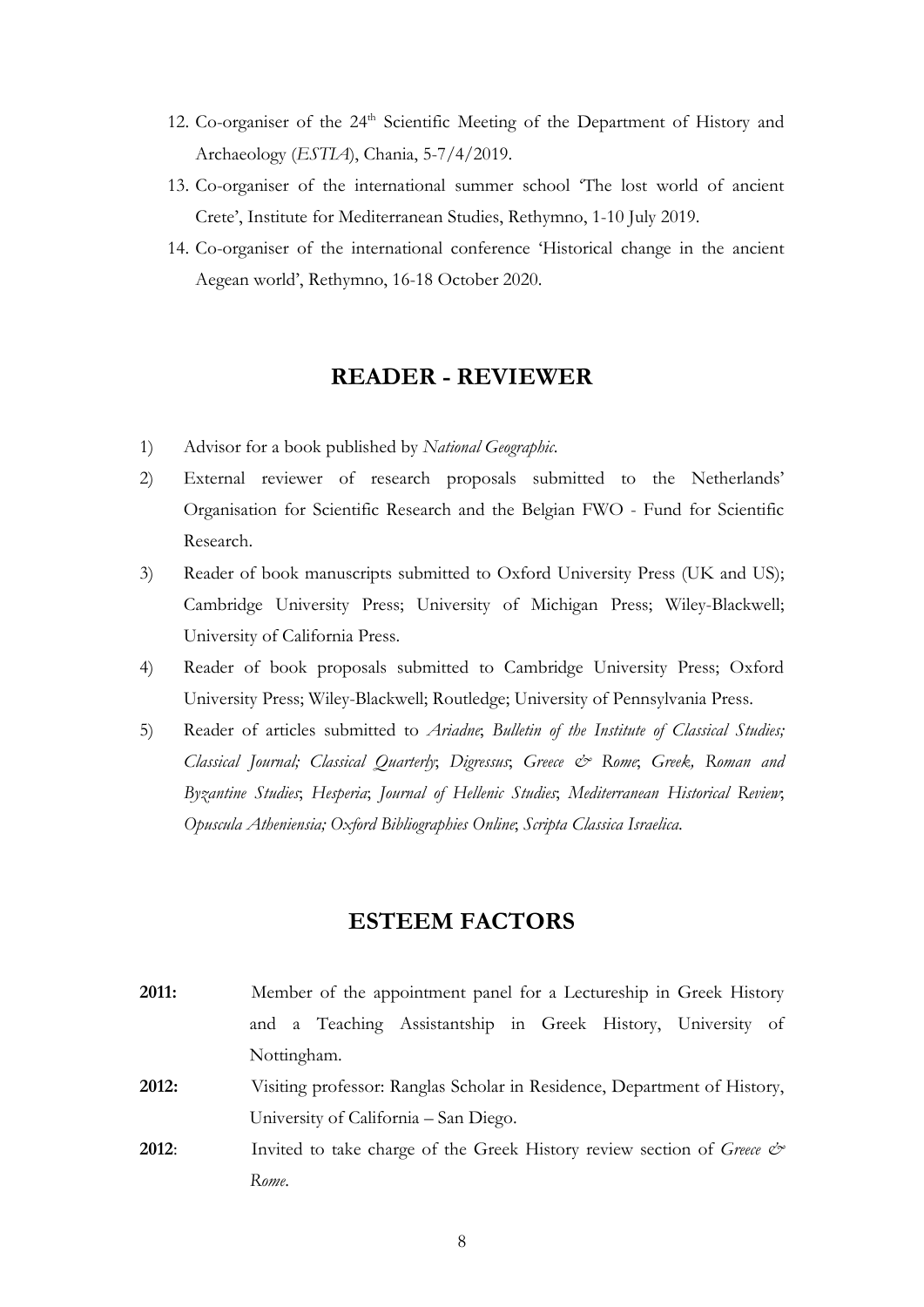| 2012-4: | Appointed external examiner for the MA programmes in Classics, Open                                             |
|---------|-----------------------------------------------------------------------------------------------------------------|
|         | University.                                                                                                     |
| 2013-6: | Appointed external examiner for Ancient History, Department of Classics                                         |
|         | and Philosophy, Royal Holloway.                                                                                 |
| 2013:   | Visiting professor: Rio de Janeiro (UFRJ), Mariana (UFOP), Bello                                                |
|         | Orizonte (UFMG), São Paulo (USP), September-October 2013.                                                       |
| 2014:   | Invited by the journal <i>Polifemo</i> to take charge of a series with reviews on                               |
|         | publications on ancient slavery.                                                                                |
| 2014:   | My book Greeks and Barbarians was shortlisted for the Runciman Award                                            |
|         | of the Anglo-Hellenic Society.                                                                                  |
| 2015:   | Invited to join the advisory board of the Journal of Global Slavery.                                            |
| 2016:   | Invited to give the 2016 Argyropoulos Lecture in Hellenic Studies,                                              |
|         | University of California - Santa Barbara.                                                                       |
| 2016:   | Invited to join the steering committee of the Leverhulme Trust-funded                                           |
|         | Anachronism and Antiquity project, directed by Professor Tim Rood,                                              |
|         | University of Oxford.                                                                                           |
| 2017:   | Invited to join the editorial board of the Journal of Ancient History.                                          |
| 2019:   | Invited to join the advisory board of the journal <i>Esboços: histórias em</i>                                  |
|         | contextos globais (Universidade Federal de Santa Caterina, Brazil).                                             |
| 2020:   | Fellow of the Center for Hellenic Studies, Washington DC, April-May                                             |
|         | 2020.                                                                                                           |
| 2020:   | Invited to join the advisory board of the journal $\Sigma \psi \gamma \rho \omega \omega$ O $\epsilon \mu$ ata. |
| 2021:   | Invited to join the advisory board (comité scientifique) of the journal                                         |
|         | Topoi: Orient-Occident.                                                                                         |

## **CONFERENCE AND SEMINAR PAPERS:**

- 1) *Slave agency and the making of ancient societies and cultures.* Slavery in the Ancient World series, McGill University, 20/1/2022.
- 2) *The daily lives of ancient slaves as seen through the epigraphic evidence* (in Greek). ELP-20 lectures series, Hellenic Open University, 18/12/2021.
- 3) *Slave agency and the historical development of ancient societies* (in Greek). Department of History and Archaeology, University of Ioannina, 8/12/2021.
- 4) *Slaves in antiquity: passive victims of history or active historical subjects?*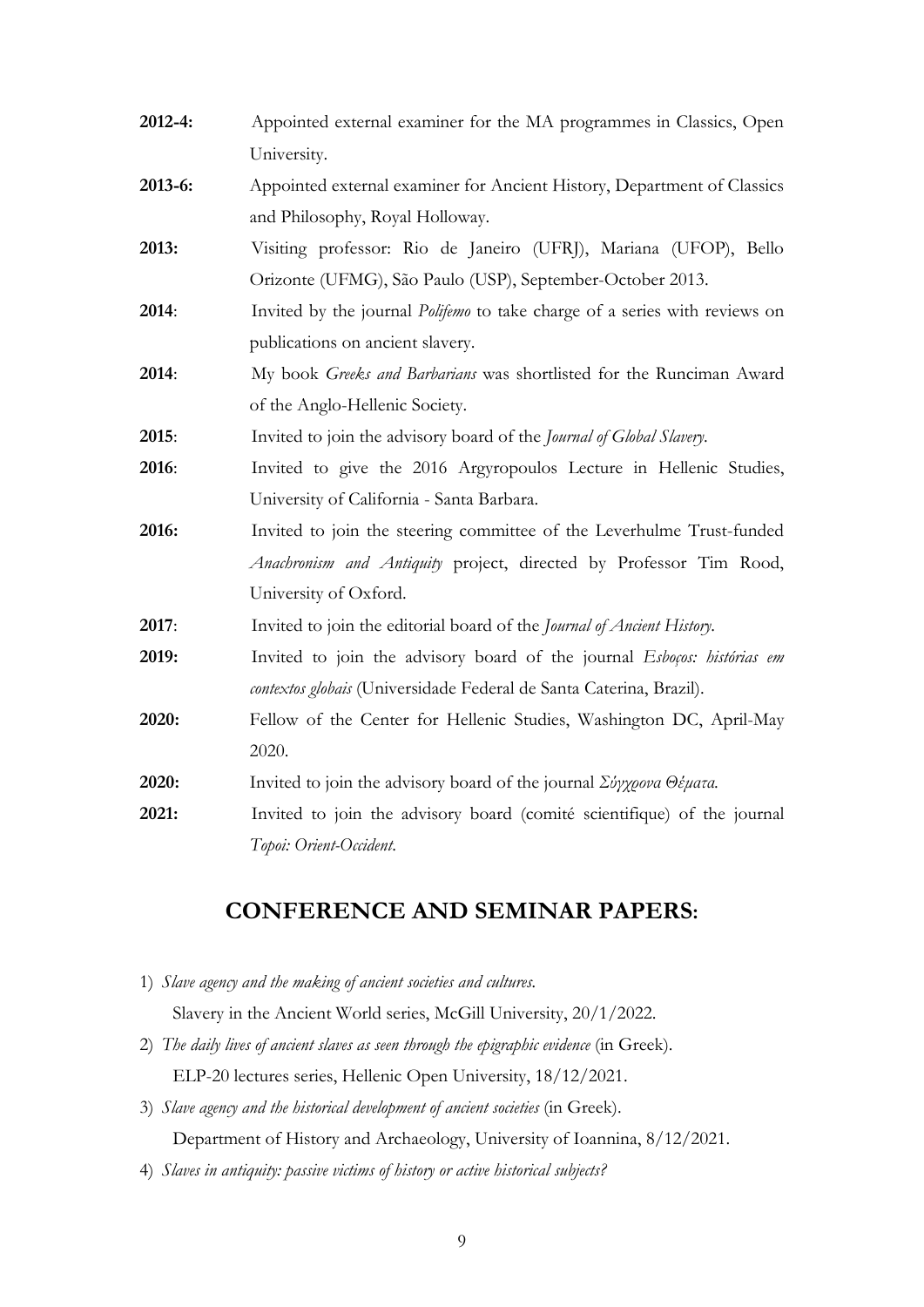European University of Cyprus, 4/11/2020.

5) *Social change.*

International conference, *Historical change in the ancient Aegean World,* Rethymno, 17/10/2020.

- 6) *Introduction: historical change in ancient Greece* (with K. Panagopoulou) International conference, *Historical change in the ancient Aegean World,* Rethymno, 16/10/2020.
- 7) *Enslaved persons and their multiple identities.*

J. C. Miller memorial lecture, Universität Bonn, 22/6/2020.

8) *The agency of enslaved persons.*

Center of Hellenic Studies, Washington DC, 14/5/2020.

9) *Slaves in Greek and Roman rituals.*

Eleventh Melammu conference, 'Ceremonies, feasts and festivities in ancient Mesopotamia and the Mediterranean world: performance and participation', Barcelona, 29/1/2020.

10) *Varieties of Unfreedom: Slavery, Bondage and Serfdom.*

International conference 'A deep history of slavery: antiquity and modernity in dialogue', Yale University, 1/11/2019.

- 11) *The multiple honours of enslaved people in antiquity.* International conference 'Honour and slavery in the ancient Greek world', Edinburgh, 11/6/2019.
- 12) *Introductory remarks and setting the agenda.*

Jointly with K. Panagopoulou, international workshop 'Interconnections in the ancient and medieval worlds', Institute for Mediterranean Studies, Rethymno, 3/4/2019.

- 13) *The barbarian repertoire around 500 BCE.* International colloquium 'Creating and strengthening identities: Greek and Roman stereotypes of the East', Finnish Institute at Athens, Athens, 9/2/2019.
- 14) *Intercultural relations and the barbarian repertoire in the classical Mediterranean* Academy of Athens, 29/11/2018.
- 15) *Can we write the history of the slave family in the Eastern Mediterranean?* International conference 'Familles d'esclaves, esclaves dans la famille dans le monde grec et romain IVe s. a.C.- IIe s. p.C.' Clermont-Ferrand, 16/11/2018.
- 16) *Intercultural Exchange of Knowledge in the Archaic and Classical Mediterranean.*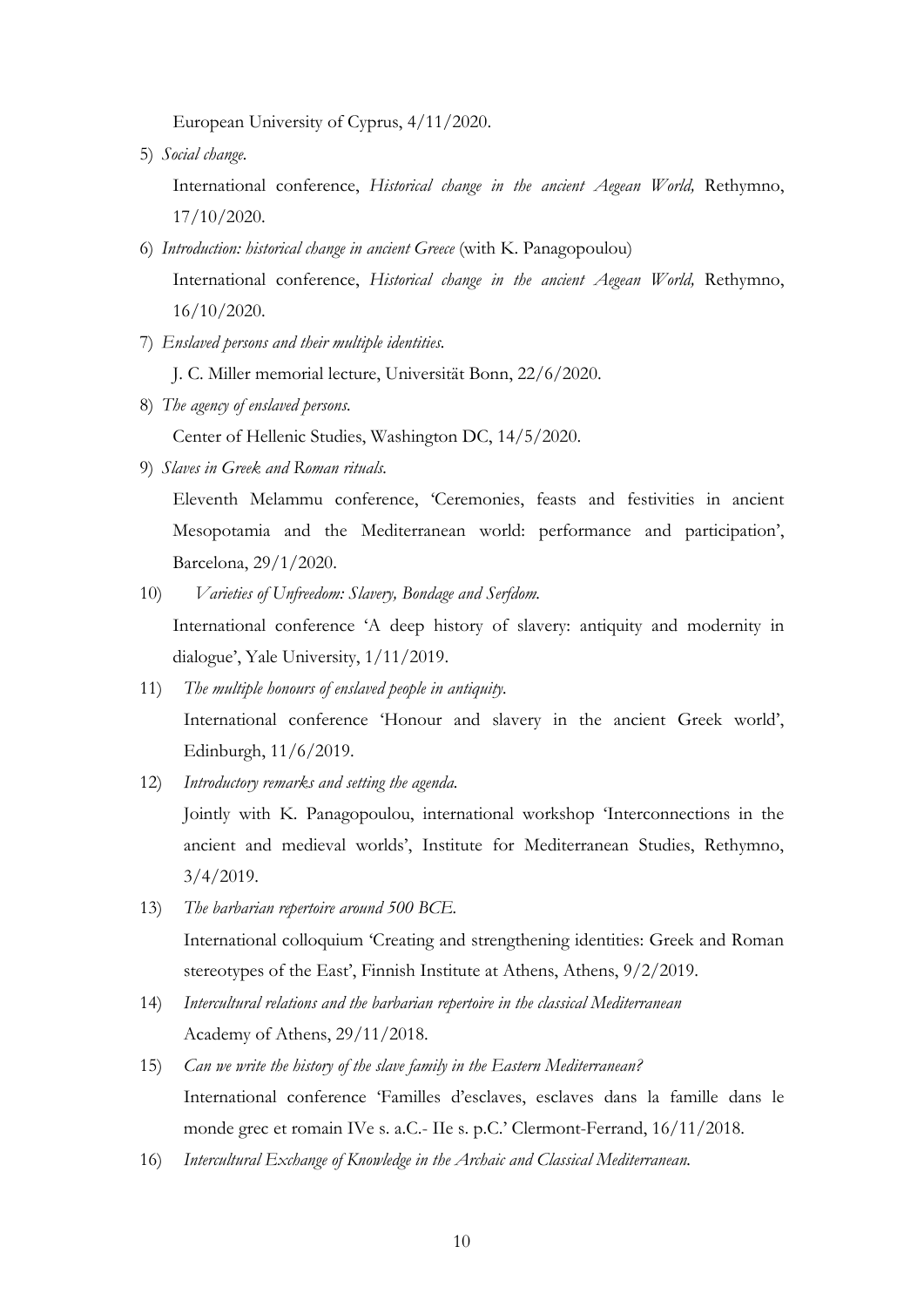Fourth Euro-Japanese Colloquium on the Ancient Mediterranean World, Nagoya, 4/9/2018.

17) *Concluding remarks*.

International colloquium 'Aspects of leadership in the ancient world', University of Crete, Rethymno, 8/6/2018.

- 18) *Ethnic identities in antiquity: myths and realities*. 23<sup>rd</sup> Scientific Meeting of the Department of History and Archaeology, University of Crete, Tzermiado, 28/4/2018.
- 19) *Subaltern community formation in antiquity: some methodological reflections.* International conference, 'Ancient History from below: possibilities and challenges', University of Sao Paulo, 22/3/2018.
- 20) *A Gramscian approach to ancient slavery.* International conference, 'Antonio Gramsci and the ancient world', University of Newcastle, 8/12/2017.
- 21) *Biological theory and the history of slavery.* International conference, 'Network theory, cognitive science and historiography', Orthes, Crete, 2/10/2017.
- 22) *What is the history of sex in antiquity?* 22<sup>nd</sup> Scientific Meeting of the Department of History and Archaeology, University of Crete, Herakleion, 1/4/2017.
- 23) *The politics of freedom and slavery in antiquity*. Ancient History seminar, University of London, 9/3/2017.
- 24) *Towards an alternative archaiologia: honour, violence, wealth and political discourse in the fifth century BCE*.

Peloponnesian War seminar series, University of Oxford, 25/1/2017.

- 25) *Parallel Lives: Greek Politics*. Ancient History seminar, University of Cambridge, 23/1/2017.
- 26) *Ancient and modern historiography: comparative and genealogical approaches*. Philology Department, University of Patras, 19/12/2016.
- 27) *Historicising the closed city*.

International conference, 'La cité interconnectée: transferts et réseaux institutionnels, religieux et culturels aux époques hellénistique et impériale', ANHIMA, Paris, 24/6/2016.

28) *What is Greek slavery? In search of a novel history*.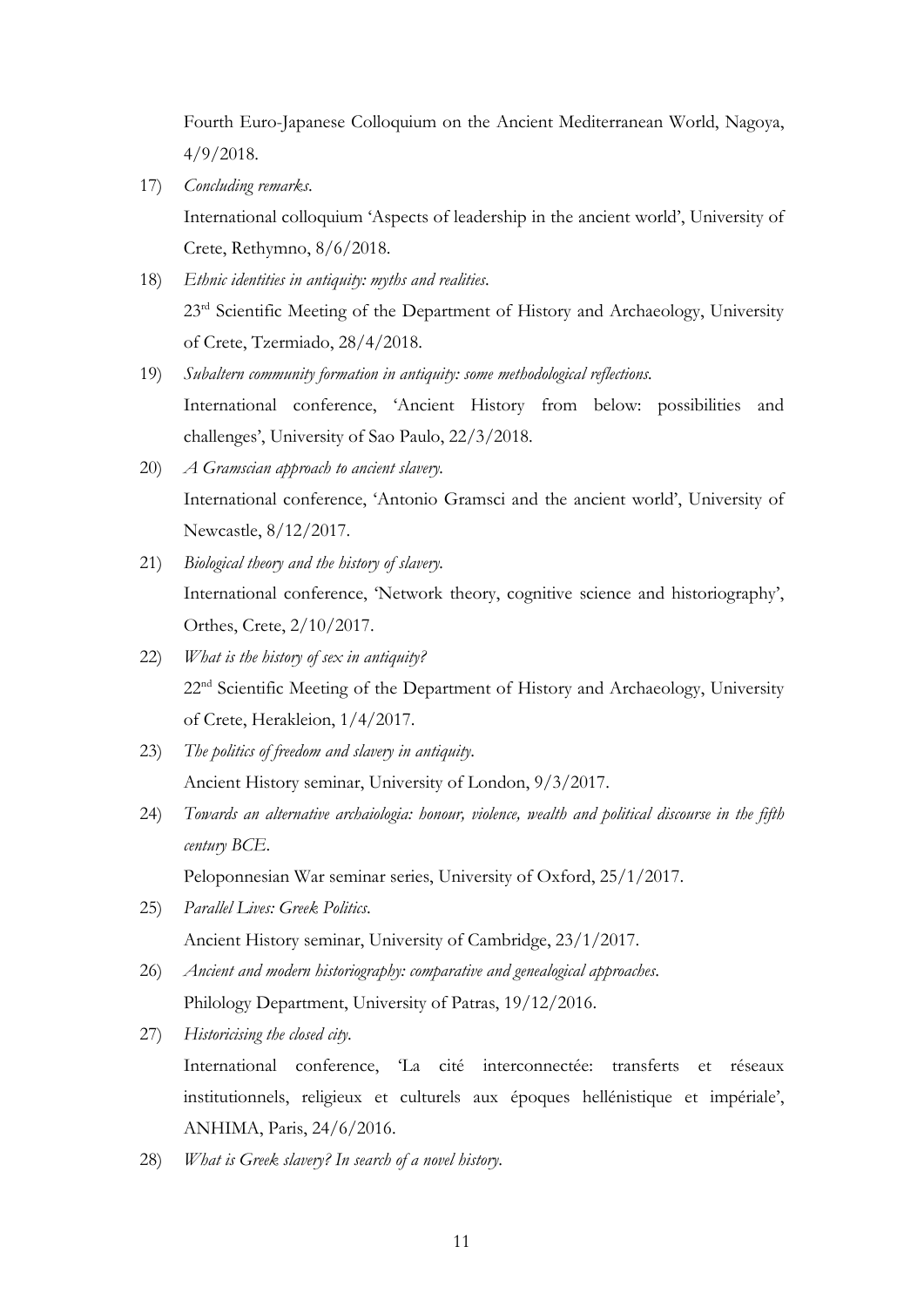'2016 Argyropoulos Lecture in Hellenic Culture', University of California – Santa Barbara, 12/5/2016.

- 29) *Slavery in ancient Crete*. 21<sup>st</sup> Scientific Meeting of the Department of History and Archaeology, University of Crete, Chersonisos, 2/4/2016.
- 30) *Hope and slavery*. 'Hope in ancient literature, history and art', international conference, Rethimno,  $8/12/2015$ .
- 31) *Ancient slavery between law and practice*. Research seminar in the history of law, University of Athens Law School, Athens, 20/4/2015.
- 32) *Re-examining Athens as a Utopia: between sources, discourses and approaches*. 'Equalities and Inequalities in Athenian Democracy: the Politics of Entitlement', international conference, Athens, 5/3/2015.
- 33) *Archaic Greek society, politics, and slavery: evidence and assumptions*. University of Birmingham, 4/2/2015.
- 34) *What do we really know about Athenian society? Re-examining the evidence and our assumptions*.

University of Paris, 30/1/2015.

- 35) *An alternative approach to Athenian history*. University of Crete, Rethimno, 10/12/2014.
- 36) *Ancient slavery: problems of evidence and interpretation*. National Research Institute, Athens, 9/12/2014.
- 37) *A global approach to ancient history*. University of Newcastle, 12/11/2014.
- 38) *The reception of ancient Greek democracy in modern European thought: an interdisciplinary approach*.

'Interdisciplinary approaches to Interdisciplinarity', international conference, University of Salonica, 31/10/2014.

- 39) *Marxism and ancient history.* 'How to do things with history: a conference in honour of Paul Cartledge', Cambridge, 26/9/2014.
- 40) *Slave communities in the ancient world.* Celtic Conference in Classics, Edinburgh, 25/6/2014.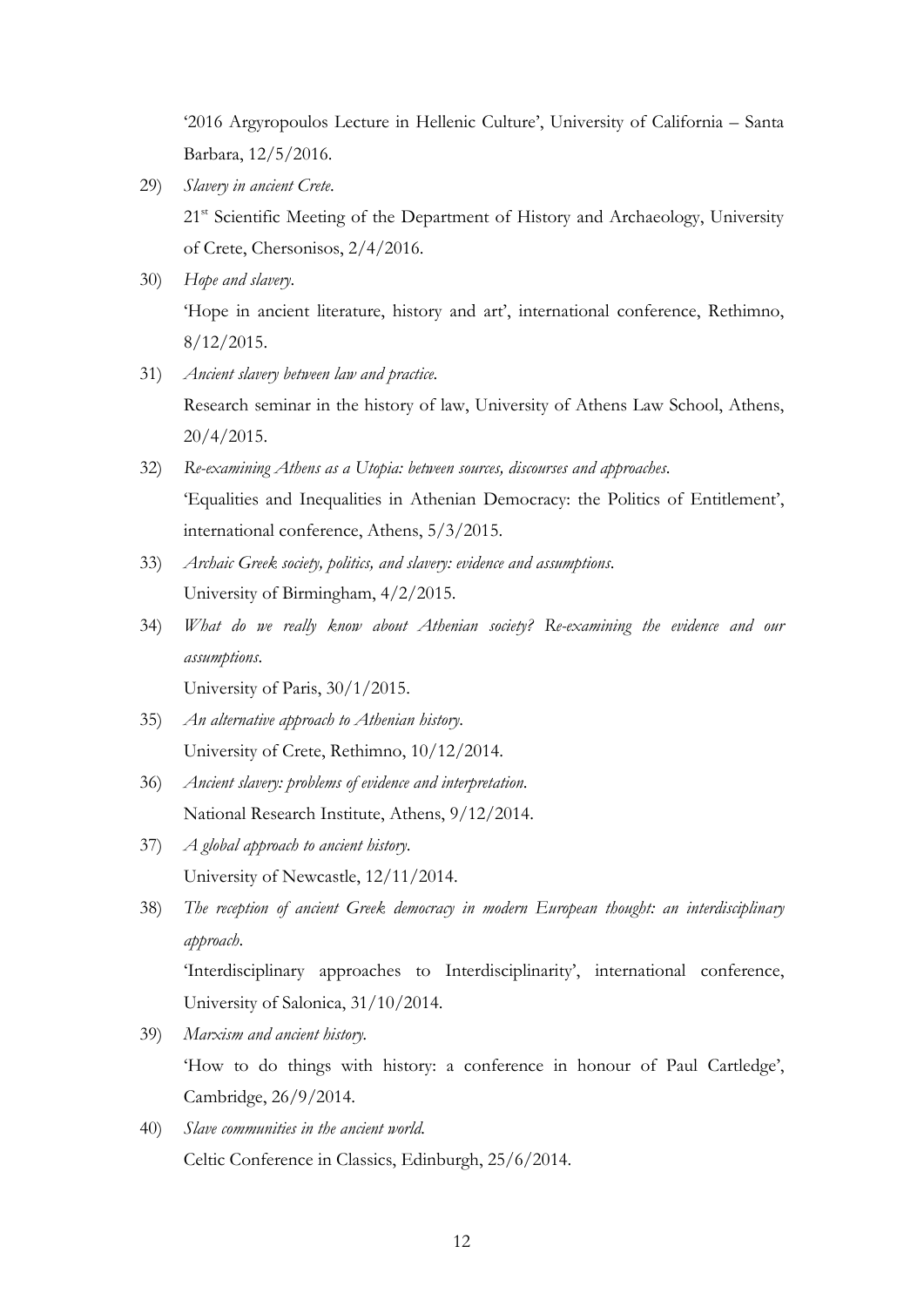- 41) *Athenian democracies: the Ath.Pol. and the historiography of a concept*. International conference on the Ahenaion Politeia, Rethimno, 9/5/2014.
- 42) *Epigraphies of ancient slavery*. Classical Association annual conference, Nottingham, 14/4/2014.
- 43) *The Greek city and the wider world.* Plenary talk, Classical Association annual conference, Nottingham, 14/4/2014.
- 44) *Globalisation and glocalisation in the ancient world*. University of St Andrews, 29/11/2013.
- 45) *Rewriting the history of ancient slavery*. University of Sao Paulo, 7/10/2013.
- 46) *The history of slavery from a comparative perspective*. Federal University of Minas Gerais, Bello Horizonte, 4/10/2013.
- 47) *Globalization in the ancient world*. 23<sup>rd</sup> Circle of Debates in Ancient History, Rio de Janeiro, 25/9/2013.
- 48) *Historicizing ancient slavery*. Round Table: 'Ancient and Modern Slavery', UFRJ, Rio de Janeiro, 19/9/2013.
- 49) *Response to and discussion of the conference papers*. 'Knowing Future Time in and through Ancient Historiography', international conference, Aristotle University of Thessaloniki, 9/6/2013.
- 50) *Modalities of slavery*. Classical Association annual conference, Reading, 6/4/2013.
- 51) *Epigraphies of slavery*. Oxford Philological Society, 22/2/2013.
- 52) *The slave community in ancient Greece*. 'οἱ ἀνάριθμοι: subordinates and subordination in the ancient Greek world' seminar series, University of Leeds, 30/1/2013.
- 53) *The barbarian repertoire in Greek culture*. Research seminar, Department of Classics, University of Nottingham, 13/11/2012.
- 54) Response to J. Miller, *Sex and slaves: some elemental human complexities and contradictions of solitude, shame, sadism, celebration, acceptance, and progeny.*  'Sex and Slavery', International conference of the Institute for the Study Of Slavery (ISOS), Nottingham, 13/9/2012.
- 55) *The future of ancient history: some key challenges*.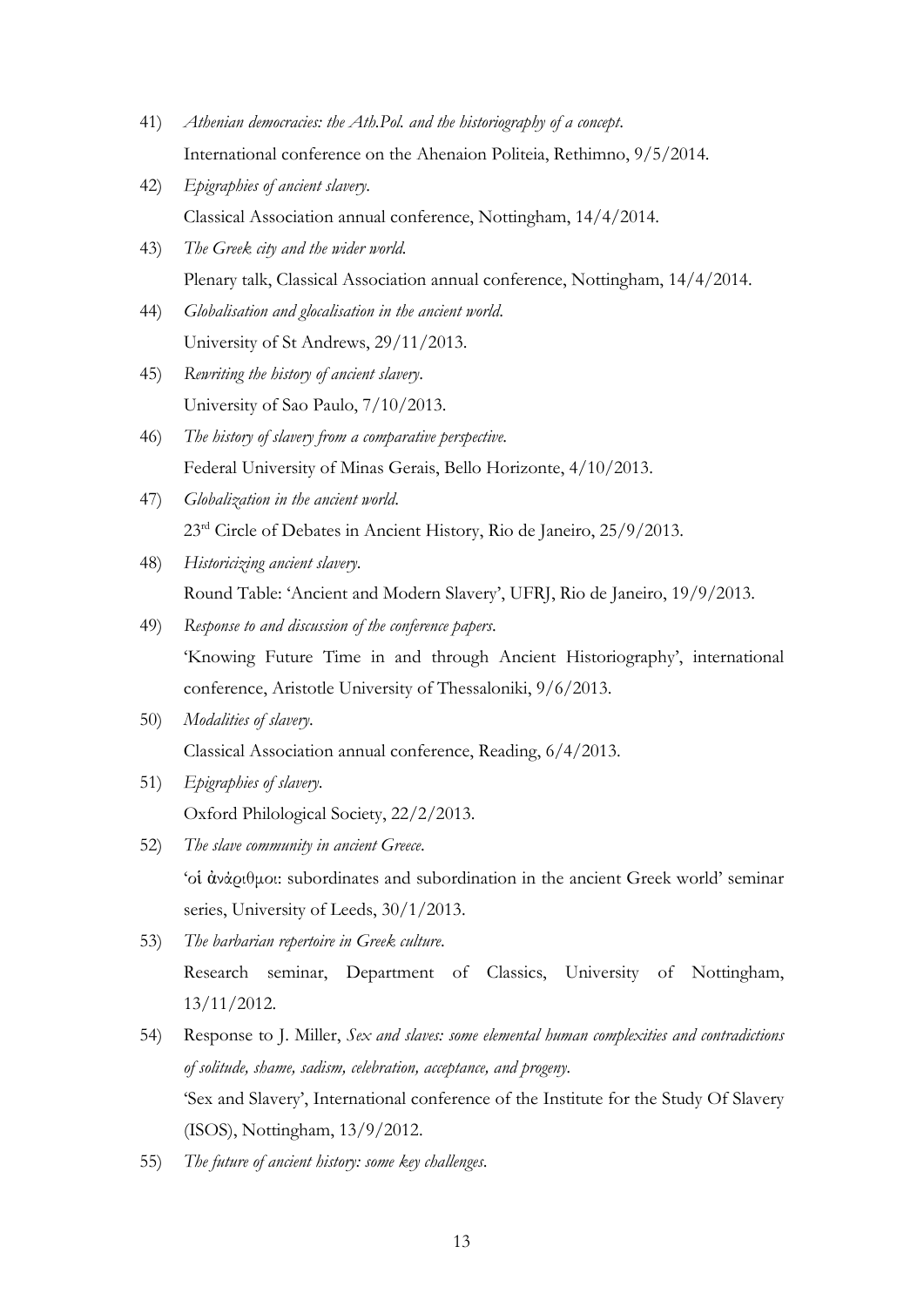Keynote address, 'Possessing the past: themes in historiography', postgraduate conference, Liverpool, 24/6/2012.

- 56) *Finley's slavery*. 'Finley's legacy', international conference, Cambridge, 30/5/2012.
- 57) *Which comparative histories for ancient historians?* 'Ancient History in the future', International conference, Columbia University, 20/4/2012.
- 58) *Greeks and Barbarians: globalisation and glocalisation in the Ancient Mediterranean*. Research seminar, Department of Classics and Archaeology, University of Melbourne, 12/3/2012.
- 59) *The barbarian repertoire in Greek culture*. Research seminar, University of Durham, 1/3/2012.
- 60) *Slave dialectiques: an agenda for studying slave agency in ancient Greece*. Ancient History Seminar, Institute of Classical Studies, London, 26/1/2012.
- 61) *The modern reception of Greek political thought and its Roman conditioning*. Legacy of Greek Political Thought workshop, Reading, 3/12/2011.
- 62) *The barbarian repertoire in Greek culture*. Research seminar, University of Cardiff, 14/11/2011.
- 63) *Globalisation and glocalisation in archaic and classical Mediterranean*. Ancient History Seminar, Faculty of Classics, Cambridge, 31/10/2011.
- 64) *Intercultural communication in the Herodotean Mediterranean*. Research seminar, University of Kent, 18/10/2011.
- 65) Response to J. Grethlein, *Futures past in ancient historiography: Xenophon's Anabasis*. Classics Triennial Conference, Cambridge, 26/7/2011.
- 66) *Comparative history*. Second Teaching Ancient History Day, Subject Centre for History, Classics and Archaeology, Kent, 3/6/2011.
- 67) *The Stories of the Others*. Bogasici University, Istanbul, 11/5/2011.
- 68) *The name of the slave: an alternative approach to Athenian slavery through slave names*. Ancient History Seminar, Department of History and Archaeology, University of Crete, Rethimno, 2/3/2011.
- 69) *Ethnic identity, Hellenicity and Greek history: what are we talking about?*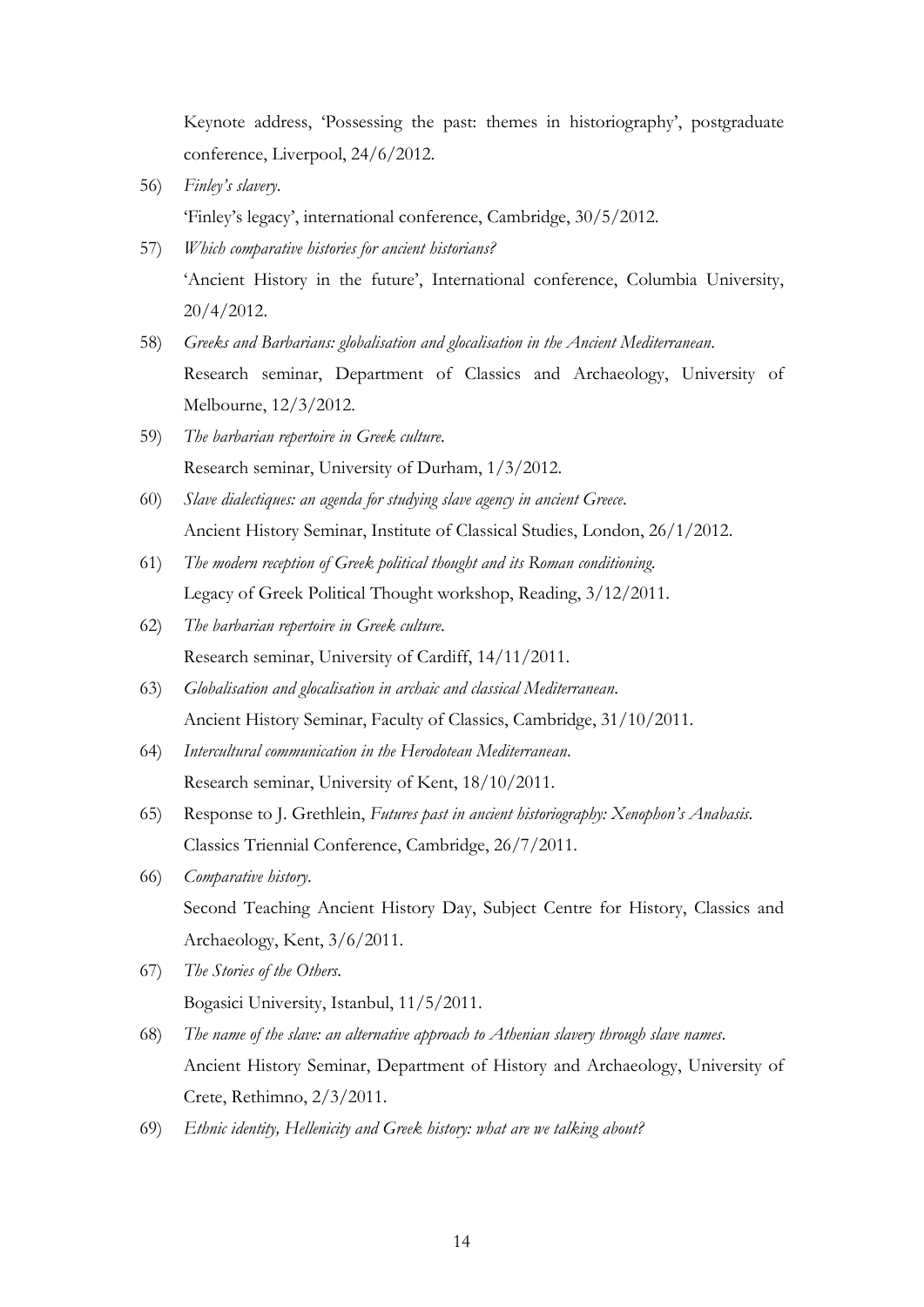*'*Mediterranean Identities: Formation and Transformation', international conference, Leicester, 27/3/2010.

- 70) *Plotting strategies, communities and networks in classical Athens: the evidence of names*. 'Communities and Networks in Ancient Greece', international conference, Trinity College Dublin, 7/7/2009.
- 71) *Two images of ancient slavery: the 'living tool' and the* '*koinônia'.* 'Unfree Conditions of Working and Living in comparative historical study: Legal Fundaments, Social Customs, Symbolic Representation', international conference, Mainz, 17/12/2008.
- 72) *Regional perspectives and the writing of Greek history*. 'Regional Dynamics in the Age of the polis', Oxford-Princeton Seminars, Oxford, 25/11/2008.
- 73) *Rethinking Greek slavery.* Research Seminar, Department of Historical Disciplines 'Ettore Lepore', University of Naples, 4/6/2008.
- 74) *An alternative approach to Greek slavery.* Research Seminar, Department of Classics and Ancient History, University of Manchester, 10/4/2008.
- 75) *The history of classical scholarship between past and present: some methodological reflections.*  'History of Classical Scholarship', panel of the Classical Association Annual Conference, Liverpool, 30/4/2008.
- 76) *Property or domination? Different perspectives on ancient Greek slavery.* Ancient History Seminar, Department of History and Archaeology, University of Crete, Rethimno, 6/3/2008.
- 77) *Ancient and modern democracy: an attempt at a genealogy.* Lecture Series of the Society for the Study of History and Society (OMIK), Athens, 14/2/2008.
- 78) *Sparta and Rome in early modern political thought: a comparative approach.* 'Sparta: Comparative Approaches and Classical Tradition', international conference, Nottingham, 19/9/2007.
- 79) *Was Athens a multicultural society?* 'Migrations', international conference, Reading, 27/4/2007.
- 80) *Greek history in the Enlightenment: the case of C. G. Heyne.*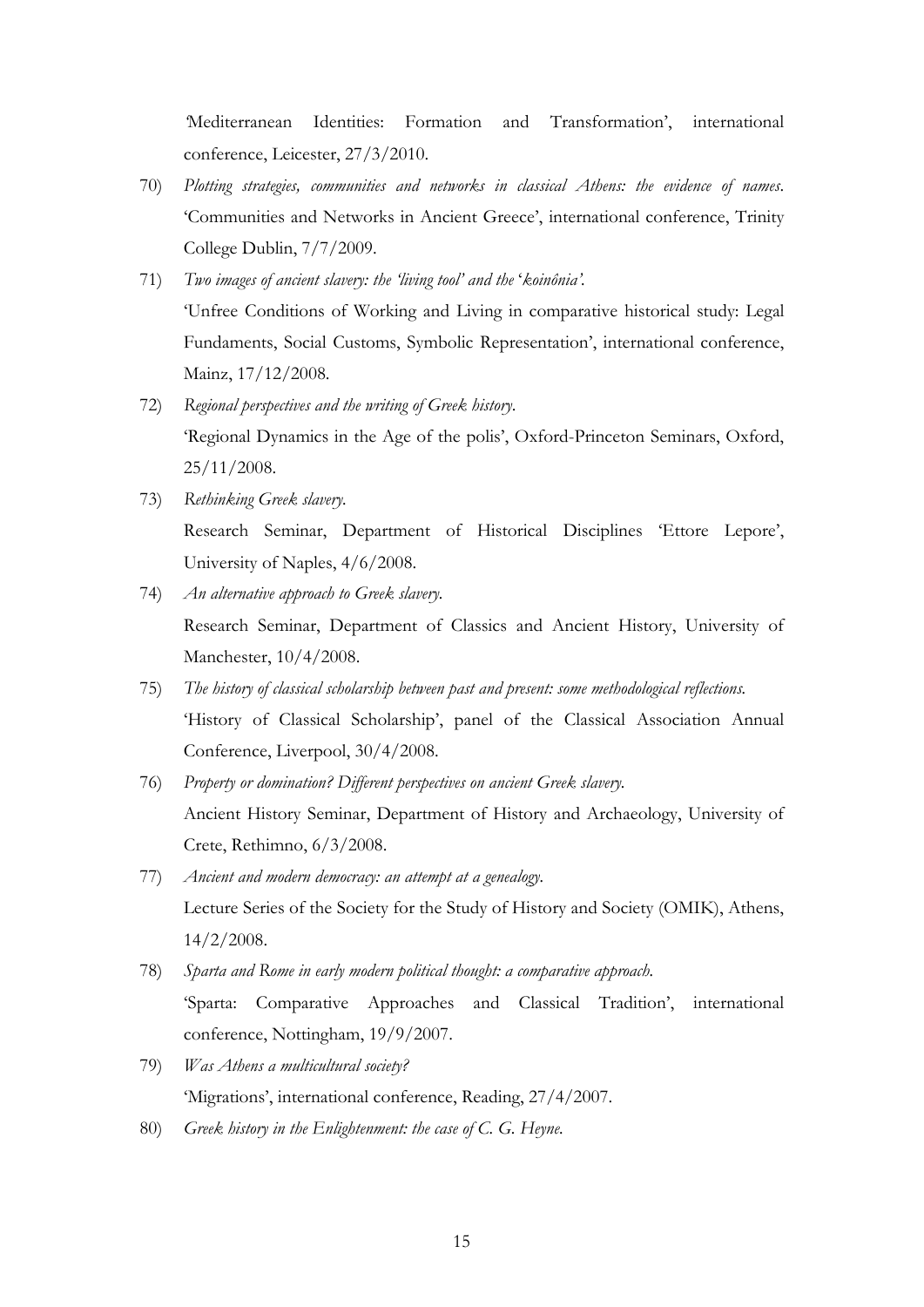'Before Niebuhr and Grote: The study of ancient history during the Enlightenment', Research Workshop, Nottingham, 20/4/2007.

- 81) *Region and regional identity in ancient Greece: the Peloponnese in comparative perspective.* 'Being Peloponnesian', International Conference of the Centre for Spartan and Peloponnesian Studies, Nottingham, 1/4/2007.
- 82) *Beyond imposed identities: Aristotle, koinoniai and slavery*. 'Recognition' seminar series, Department of Politics and International Relationships, Royal Holloway, London, 28/3/2007.
- 83) *The construction of antiquity and modernity in the eighteenth century: alterity, proximity, distantiation, immanency*. 'Intentionale Geschichte – Spinning Time', international conference, Freiburg, 15/9/2006.
- 84) *From classical dreams to modern nightmare*: *ancient revolutions in Enlightenment thought*. Joint paper with Dr Ian Macgregor-Morris (Nottingham) in 'Enlightenment and History: Reinventing Antiquity, Imagining New Worlds, Rethinking Revolutions', international conference, Quebec City and Trois-Rivières, 15/9/ 2006.
- 85) *Slavery and citizenship in classical Athens: beyond a legalistic approach.* 'Slavery, Citizenship and the State', Sixth international Conference of the Institute for the Study Of Slavery (ISOS), Nottingham, 5/9/2006.
- 86) *Beyond and below the polis: networks and the position of Greek poleis within a système-monde*. 'Networks in the Greek world', international conference, University of Crete, Rethimno, 26/5/2006.
- 87) *Free spaces: identity, experience and democracy in classical Athens*. 'Space and identity in the ancient world', University of Leicester, 3/4/2006.
- 88) *Imperial encounters: discourses on empire and the uses of ancient history during the eighteenth century*.

'Hegemony and cornucopia. Classical scholarship and the ideology of imperialism', international conference, Nottingham, 10/12/2005.

89) *Acquiring (a) historicity: Greek history, temporalities and Eurocentrism in the Sattelzeit (1750- 1850)*.

'Ancient History and Modern Historicities', Craven Seminar, Faculty of Classics, Cambridge, 27/5/2005.

90) *How not to study Athenian democracy.* Graduate Interdisciplinary Seminar, Faculty of Classics, Cambridge, 6/5/2005.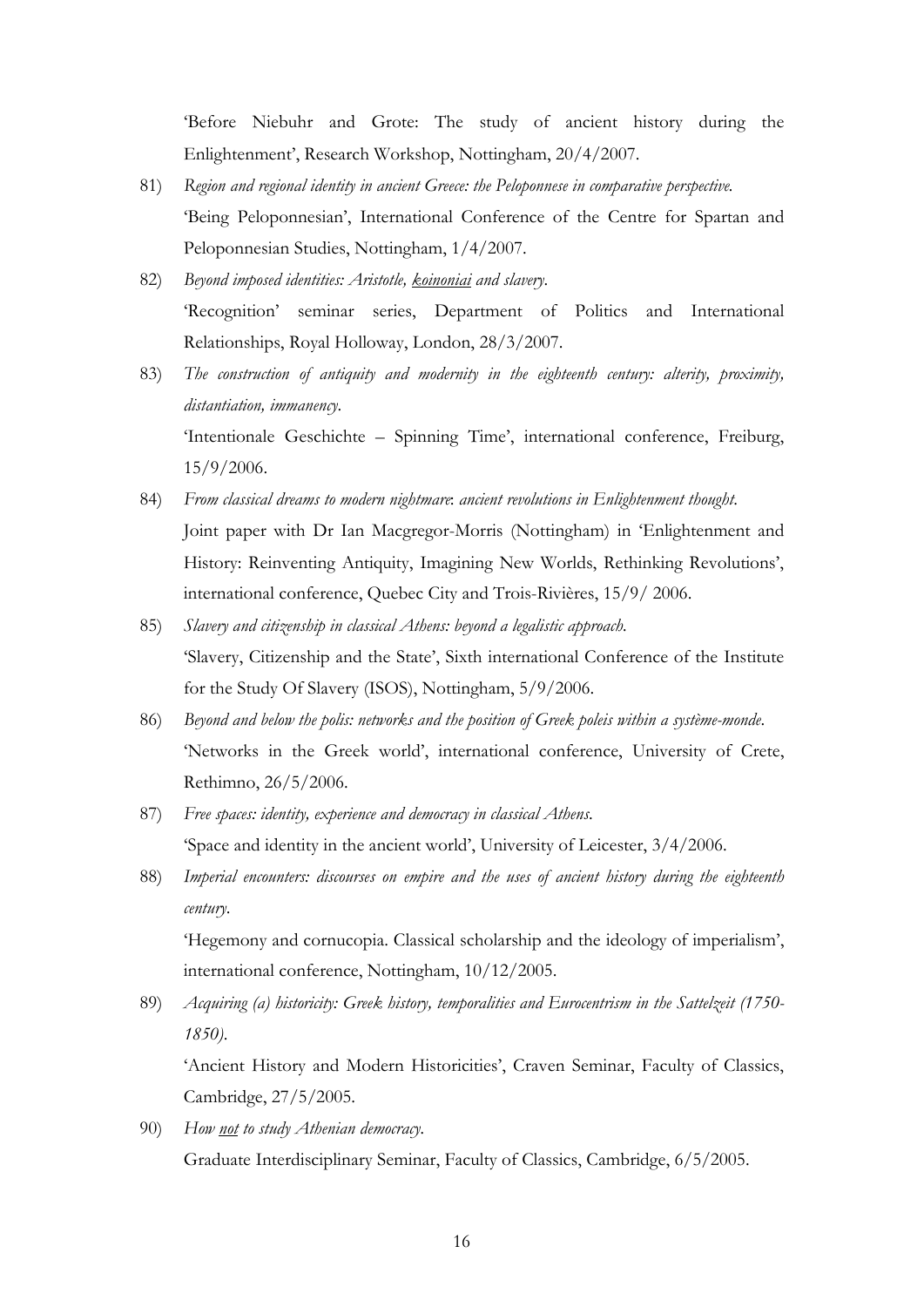- 91) *Space, antiquity and the nation in modern Greek historiography: 1830-1860*. 'Ancient history in modern national traditions', Panel of the Annual Conference of the Association of Ancient Historians (US), Ann Arbor, 9/5/2004.
- 92) *'That noble dream of objectivity': Political debates and the modern construction of ancient history in the aftermath of the French Revolution*. Graduate Interdisciplinary Seminar. Faculty of Classics, Cambridge, 24/10/2003.
- 93) *The 'ancient economy' between reality and ideology.* Annual Meeting of Postgraduates in Ancient History (AMPAH), Nottingham, 15/3/2003.
- 94) *The 'ancient economy' or the economies of antiquity? The Greek poleis, old wineskins and some imported wine*.

Ancient History Seminar, Faculty of Classics, Cambridge, 28/1/2003.

95) *Political institutions and religious practices in the Mycenaean world: re-examining the Linear B corpus*. 'Epiphanies', International symposium in the honour of Professor Robin Hägg,

University of Crete, Rethimno, 2/5/2001.

96) *Death ritual and social structure: the evidence from graves*. Symposium 'En taphô: death in the ancient world', University of Crete, Rethimno, 2/6/2000.

### **SCHOOL TALKS**

- 1) *Greeks and Barbarians: connected histories from antiquity to the present*. St Albans Boys School, 17/2/2011.
- 2) *Greeks and Barbarians in Xenophon's Anabasis*. Edgbaston High School for Girls, 31/1/2012.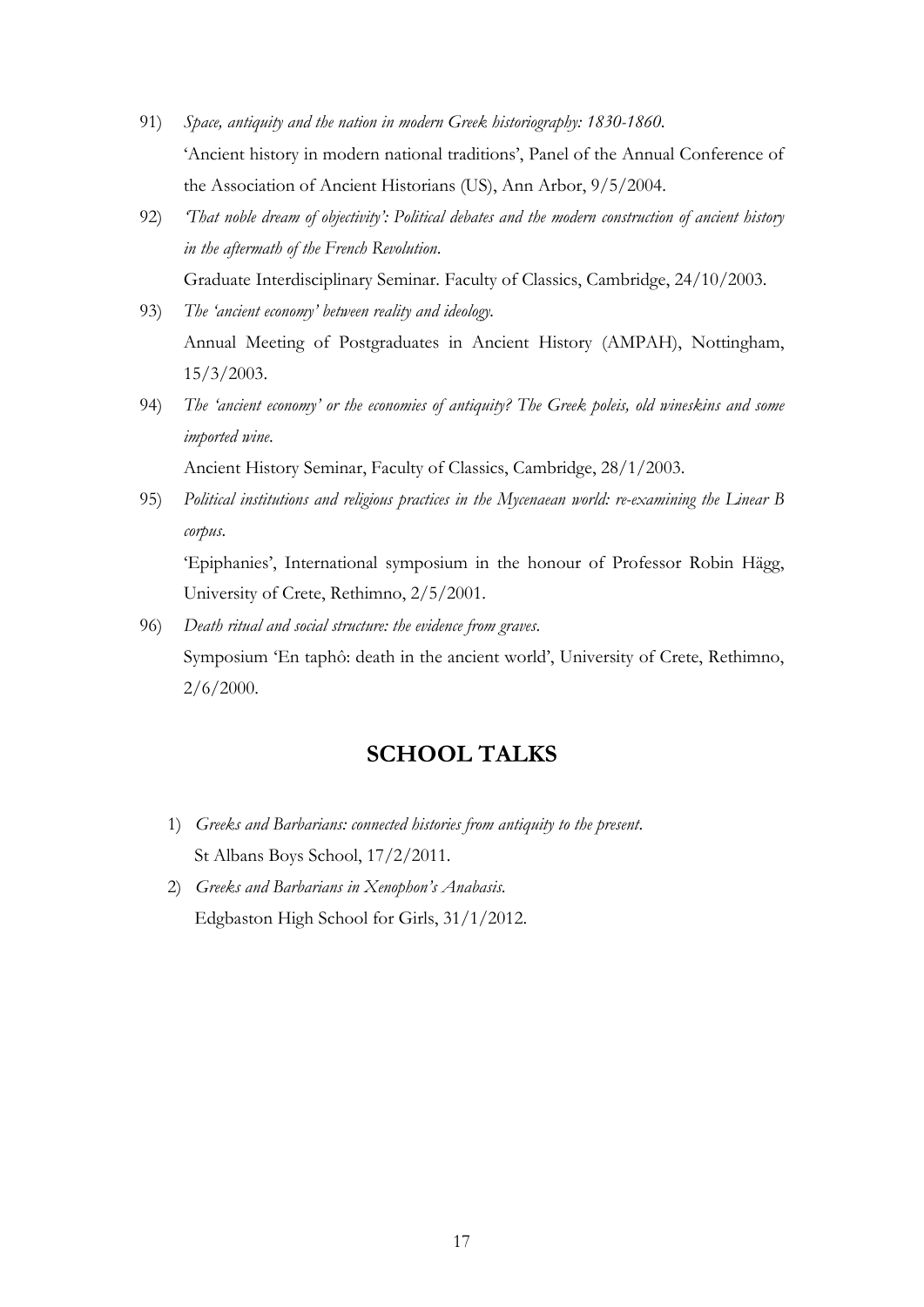### **PUBLICATIONS**

#### **Books:**

1) *Unthinking the Greek Polis: Ancient Greek History beyond Eurocentrism*, xiv+288 pp., Cambridge University Press. Hardback: 2007; paperback: 2011.

Reviews: *Greece & Rome* (55:2, 2008, 288-9); *Annales. Histoire, Sciences Sociales* (64:5, 2009, 1178-81); *Classical Review* (59:2, 2009, 507-9); *Ancient World* (40, 2009, 207-15); *Incidenza dell' antico* (7, 2009, 235-9); *Bryn Mawr Classical Review* (01/2009) [\(http://bmcr.brynmawr.edu/2009/2009-01-16.html\)](http://bmcr.brynmawr.edu/2009/2009-01-16.html); *Classical Journal* (03/01/2010) [\(http://www.camws.org/CJ/CJ%20Smith%20on%20Vlassopoulos.pdf\)](http://www.camws.org/CJ/CJ%20Smith%20on%20Vlassopoulos.pdf); *Gnomon* (82:1, 2010, 34-7); *Scripta Classica Israelica* (29, 2010, 106-8); *Mare Nostrum* (1, 2010, 129-33).

2) *Politics: Antiquity and its Legacy*. 'Ancients and Moderns' Series, xxiv+168 pp., I. B. Tauris (UK) / Oxford University Press (US). Hardback and paperback: 2010.

Reviews: *Ancient World* (41, 2010, 200-1); *Bryn Mawr Classical Review* (01/2011) [\(http://bmcr.brynmawr.edu/2011/2011-01-05.html\)](http://bmcr.brynmawr.edu/2011/2011-01-05.html); *Journal of Hellenic Studies* (131, 2011, 303-4); *Ancient West and East* (10, 2011, 533-4); *Polis* (29, 2012, 363-7).

3) *Greeks and Barbarians*, xxii + 392 pp., Cambridge University Press. Hardback and paperback: 2013.

Shortlisted for the Runciman Award of the Anglo-Hellenic Society for 2014.

Reviews: *Anabases* (20, 2014) (http://anabases.revues.org/5182); *Classical Review* (64.2, 2014, 1-2); *Archaiologia Bulgarica* (18.3, 2014, 99-104); *Eos* (102, 2015, 363-4); *Journal of Hellenic Studies* (135, 2015, 211-2); *Phoînix* (8, 2016, 186-8); *Mediterranean Historical Review* (32, 2017, 105-7).

4) *«Η ζωή μου όλη»: καθημερινές ιστορίες δούλων από την αρχαιότητα* / *'My whole life': stories from the daily lives of ancient slaves* (with E. Bathrellou), 150 pp., Crete University Press. Paperback: 2020.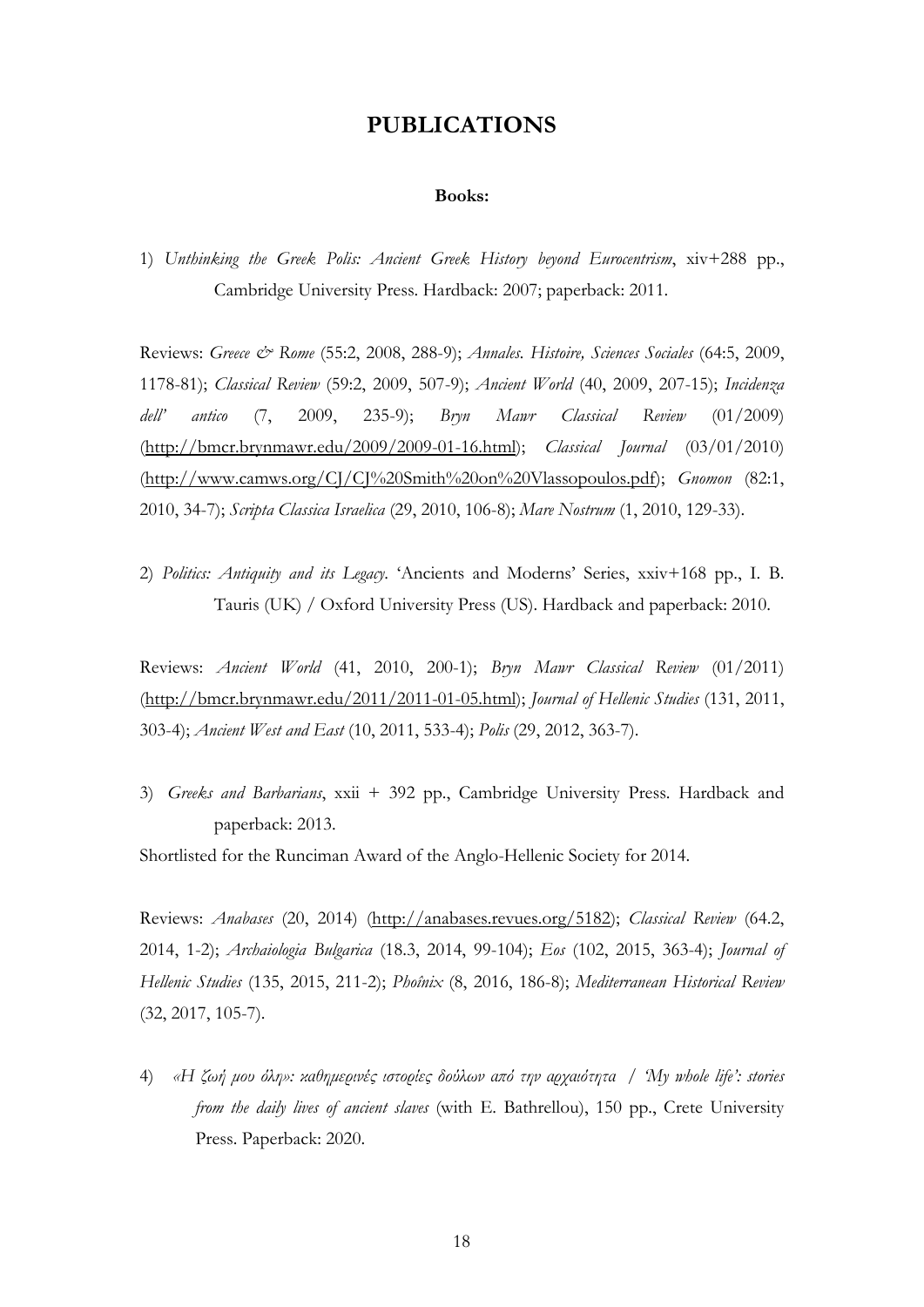5) *Historicising Ancient Slavery*, 272 pp., Edinburgh University Press. Edinburgh Studies in Ancient Slavery series, volume 1. Hardback, 2021.

Reviews: *Journal of Global Slavery* (6.3, 2021, 372-4); *Classical Review* (71, 2021, 1-2).

6) *Greek and Roman Slaveries* (with E. Bathrellou), 398 pp., Wiley Blackwell. Blackwell Sourcebooks in Ancient History series. Paperback, 2022.

#### **Edited volumes:**

- 1) D. Geary- K. Vlassopoulos, *Slavery, Citizenship and the State in Classical Antiquity and the Modern Americas*. Special Issue of the *European Review of History/Revue européenne d'histoire*, 16:3, 2009.
- 2) C. Taylor K. Vlassopoulos, *Communities and Networks in the Ancient Greek World*, xiv + 287 pp., Oxford University Press. Hardback: 2015.
- 3) I. Xydopoulos, K. Vlassopoulos and E. Tounta, *Violence and Community: Law, Space and Identity in the Ancient Eastern Mediterranean World*, x+198 pp., Routledge. Hardback: 2017.
- 4) S. Hodkinson, M. Kleijwegt and K. Vlassopoulos (eds.), *The Oxford Handbook of Greek and Roman Slaveries*, Oxford University Press, 2016-present. Published electronically at [https://www.oxfordhandbooks.com/view/10.1093/oxfordhb/978019957525](https://www.oxfordhandbooks.com/view/10.1093/oxfordhb/9780199575251.001.0001/oxfordhb-9780199575251) [1.001.0001/oxfordhb-9780199575251](https://www.oxfordhandbooks.com/view/10.1093/oxfordhb/9780199575251.001.0001/oxfordhb-9780199575251)

#### **Articles:**

- 1) 'Archaeological evidence and historical deductions: problems of method and interpretation' (in Greek), *Ta Istorika*, 33 (2000), 379-402.
- 2) 'Persikon de karta dôron o stratos: the interrelationship between Greek mercenaries and the Persian world' (in Greek), *Ariadnê,* 9 (2003), 31-58.
- 3) 'Free spaces: identity, experience and democracy in classical Athens', *Classical Quarterly*, 57:1 (2007), 33-52.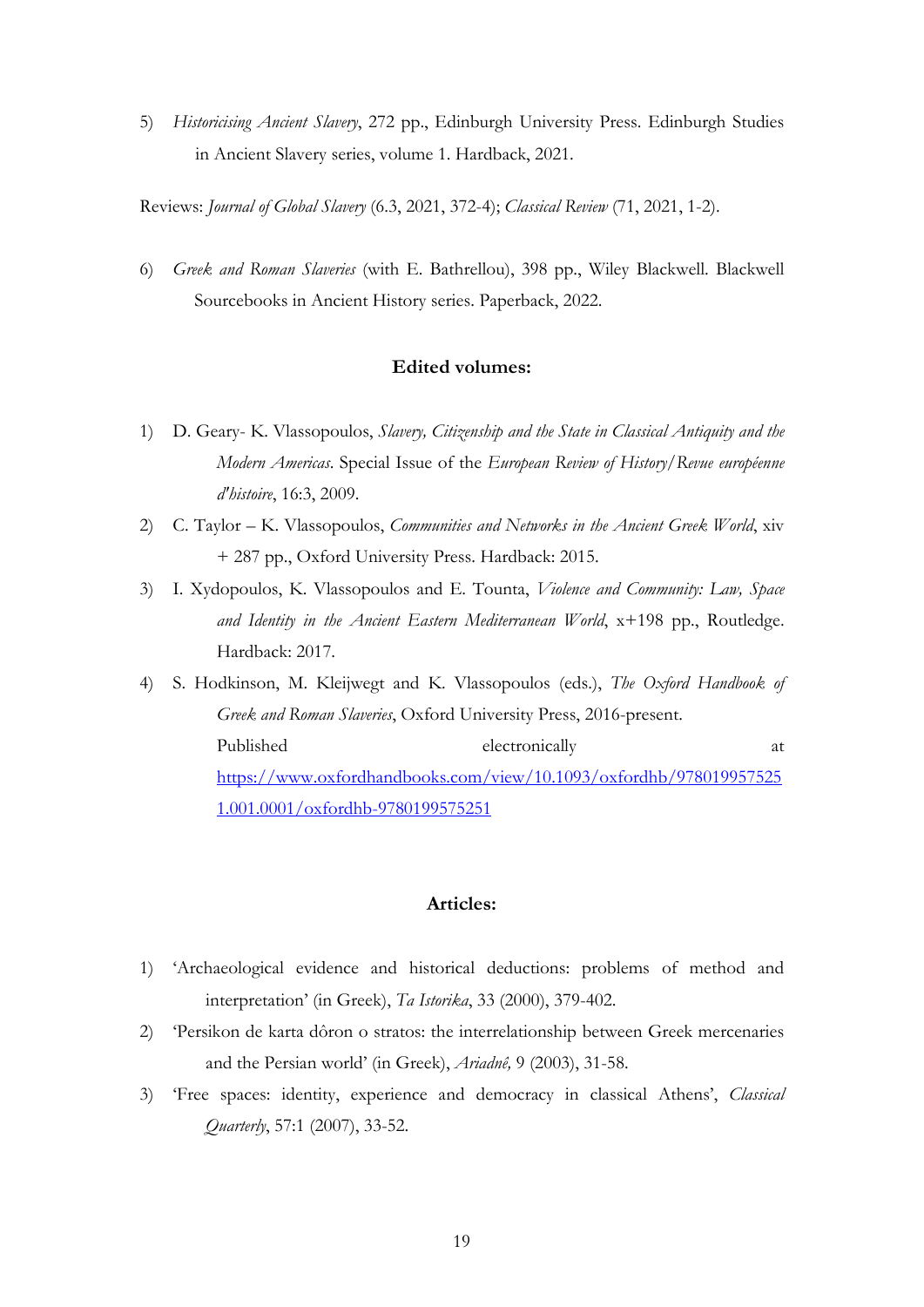- 4) 'Between East and West: the Greek poleis as part of a world-system', *Ancient West and East*, 6 (2007), 91-111.
- 5) 'Beyond and below the polis: Networks, associations and the writing of Greek history', *Mediterranean Historical Review*, 22 (2007), 11-22. Republished in I. Malkin, C. Constantakopoulou and K. Panagopoulou (eds.), *Greek and Roman Networks in the Mediterranean*, Routledge (2009), 12-23.
- 6) 'Introduction', co-authored with D. Geary, in D. Geary and K. Vlassopoulos (eds.), *Slavery, Citizenship and the State in Classical Antiquity and the Modern Americas. European Review of History,* 16:3 (2009), 295-302.
- 7) 'Slavery and citizenship in classical Athens: beyond a legalistic approach' in D. Geary and K. Vlassopoulos (eds.), *Slavery, Citizenship and the State in Classical Antiquity and the Modern Americas. European Review of History,* 16:3 (2009), 347-63. Republished in D. Pargas and F. Roşu (eds.), *Critical Readings on Global Slavery, Volume I*, Brill (2018), 334-58.
- 8) 'Region and regional identity in ancient Greece: The Peloponnese in comparative perspective'. Proceedings of the conference of the Centre for Spartan and Peloponnesian Studies, *Being Peloponnesian,* 1-17, published online at <http://www.nottingham.ac.uk/csps/documents/kostas.pdf>
- 9) 'Imperial encounters: discourses on empire and the uses of ancient history during the eighteenth century' in M. Bradley (ed.), *Classics and Imperialism in the British Empire*, Oxford University Press (2010), 29-53.
- 10) 'Constructing antiquity and modernity in the eighteenth century: alterity, proximity, distantiation, immanency' in L. Foxhall, H.-J. Gehrke and N. Luraghi (eds.), *Intentional History: Spinning Time in Ancient Greece*, Franz Steiner (2010), 341-60.
- 11) 'Athenian slave names and Athenian social history', *Zeitschrift für Papyrologie und Epigraphik*, 175 (2010), 113-44.
- 12) 'Two images of ancient slavery: the 'living tool' and the '*koinônia'*' in E. Herrmann-Otto (ed.), *Sklaverei und Zwangsarbeit zwischen Akzeptanz und Widerstand*, Olms Verlag (2011), 467-77.
- 13) 'Greek slavery: from domination to property and back again', *Journal of Hellenic Studies* 131 (2011), 115-30.
- 14) 'Regional perspectives and the study of Greek history', *Incidenza dell' antico*, 9 (2011), 9-31.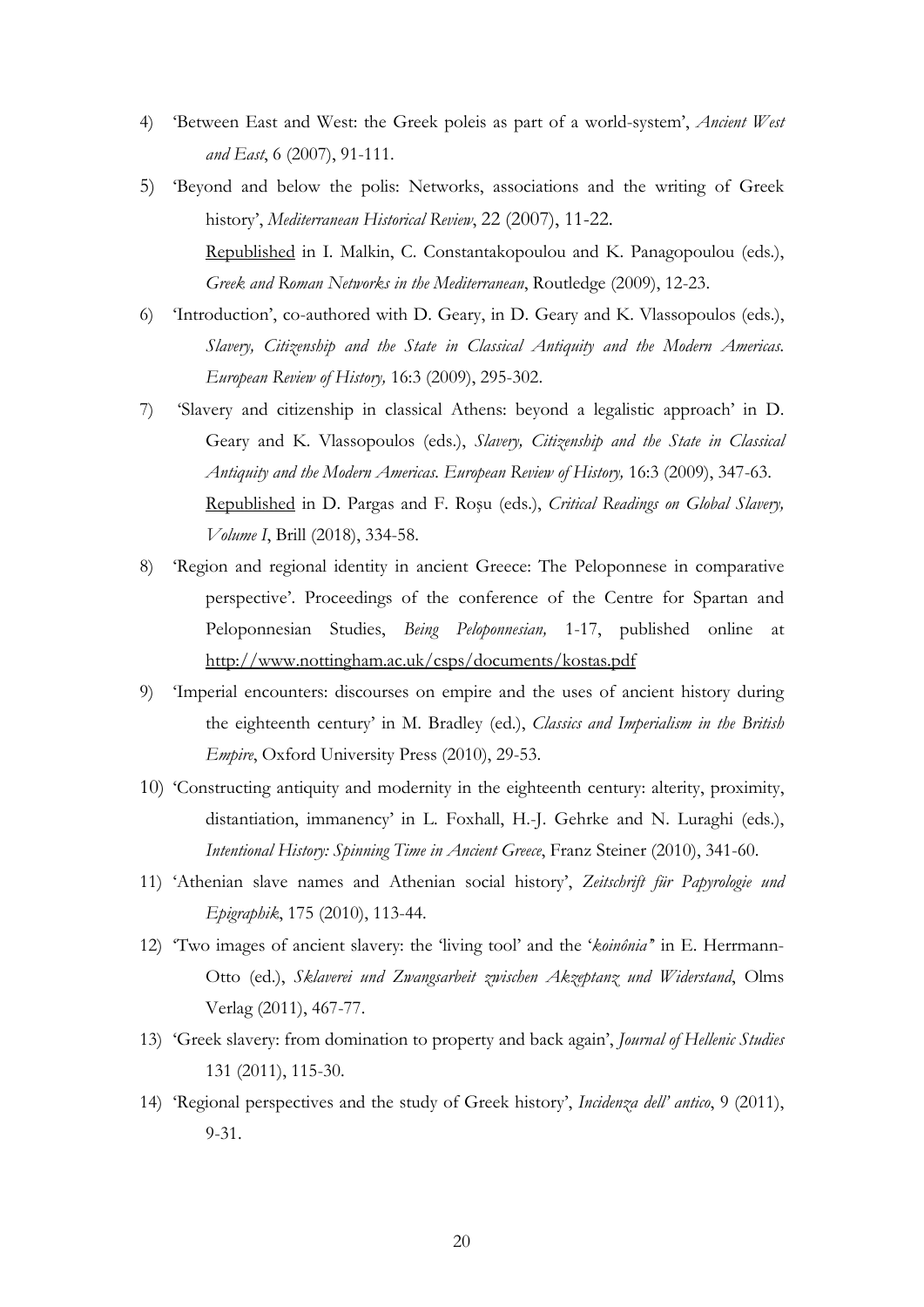- 15) 'Acquiring (a) historicity: Greek history, temporalities and Eurocentrism in the Sattelzeit (1750-1850)' in A. Lianeri (ed.), *The Western Time of Ancient History: Historiographical Encounters with the Greek and Roman Pasts*, Cambridge University Press (2011), 156-78.
- 16) 'Sparta and Rome in early modern political thought: a comparative approach' in S. Hodkinson and I. MacGregor Morris (eds.), *Sparta in Modern Thought: Politics, History and Culture*, Classical Press of Wales (2012), 43-69.
- 17) 'The barbarian repertoire in Greek culture', *Ariadne*, 18 (2012) [2013], 51-88.
- 18) 'The stories of the Others: storytelling and intercultural communication in the Herodotean Mediterranean' in E. Almagor and J. Skinner (eds.), *Ancient Ethnography: New Approaches*, Bloomsbury (2013), 49-75.
- 19) 'Which comparative histories for ancient historians?', *Sinthesis*, 21 (2014), 31-47.
- 20) 'Introduction: an agenda for the study of Greek history' co-authored with C. Taylor, in C. Taylor and K. Vlassopoulos (eds.), *Communities and Networks in the Ancient Greek World*, Oxford University Press (2015), 1-31.
- 21) 'Plotting strategies, networks and communities in classical Athens: the evidence of slave names' in C. Taylor and K. Vlassopoulos (eds.), *Communities and Networks in the Ancient Greek World*, Oxford University Press (2015), 101-27.
- 22) 'Chapter 4.3: Religion within communities' in E. Eidinow and J. Kindt (eds.), *The Oxford Handbook of Ancient Greek Religion*, Oxford University Press (2015), 257- 71.
- 23) 'Ethnicity and Greek history: re-examining our assumptions', *Bulletin of the Institute of Classical Studies*, 58 (2015), 1-13.
- 24) 'Recent studies on ancient slavery', *Polifemo's Recent Studies*, 2, 2015, 83-106. [\(https://www.torrossa.com/it/catalog/preview/3073827\)](https://www.torrossa.com/it/catalog/preview/3073827).
- 25) 'Does slavery have a history? The consequences of a global approach', *Journal of Global Slavery*, 1 (2016), 5-27.
- 26) 'Finley's slavery' in D. Jew, R. Osborne and M. Scott (eds.), *M. I. Finley: An Ancient Historian and his Impact*, Cambridge University Press (2016), 76-99.
- 27) 'Que savons-nous vraiment de la société athénienne?', *Annales HSS*, 71.3, (2016), 659-81.
- 28) 'Xenophon on Persia' in M. A. Flower (ed.), *The Cambridge Companion to Xenophon*, Cambridge University Press (2017), 360-75.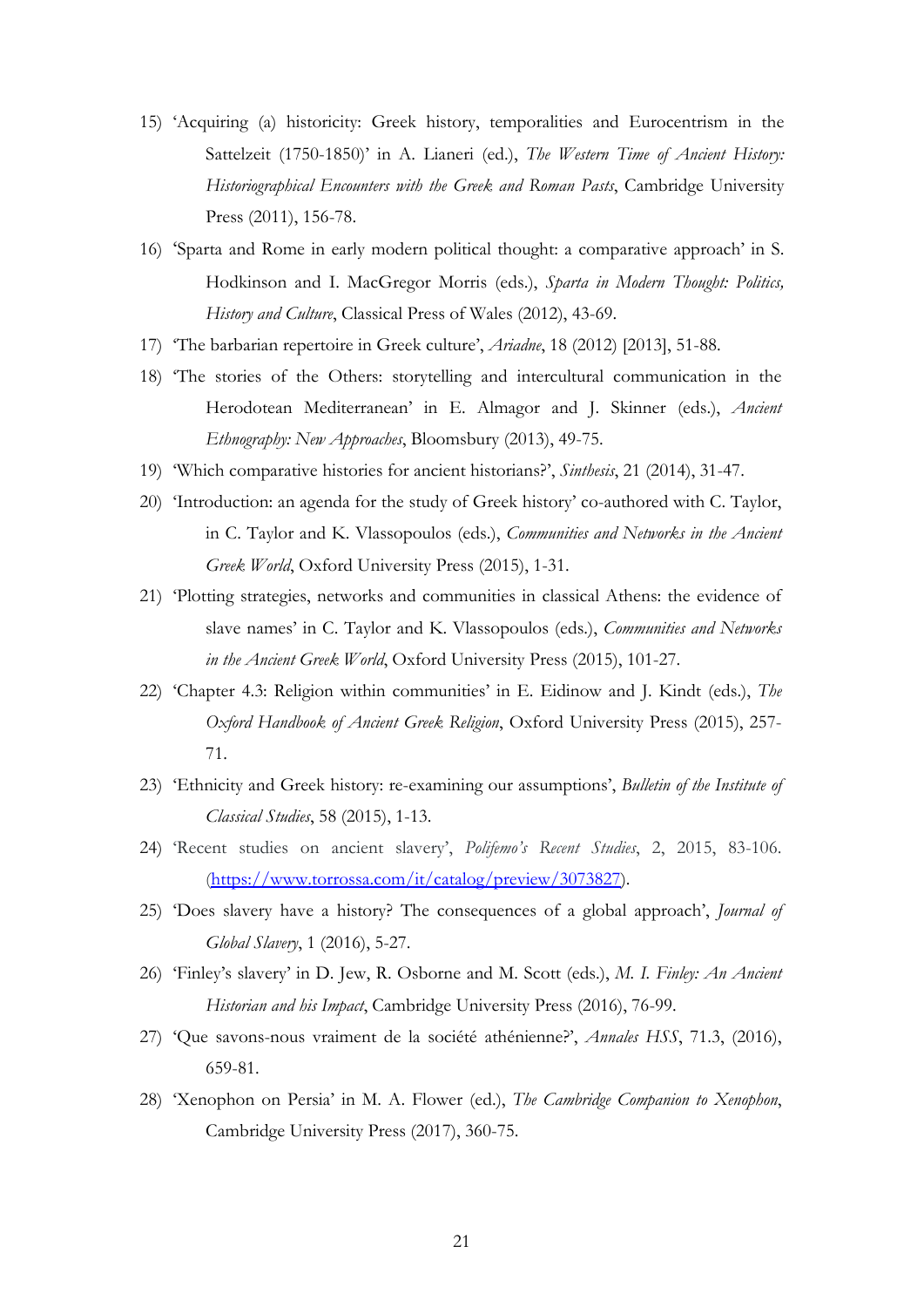- 29) With I. Xydopoulos, 'Introduction: the study of violence and community in ancient Greek history' in K. Vlassopoulos, I. Xydopoulos and E. Tounta (eds.), *Violence and Community: Law, Space and Identity in the Ancient Eastern Mediterranean World*, Routledge (2017), 1-27.
- 30) 'Οι σύγχρονες θεωρίες της ιστοριογραφίας και η μελέτη της αρχαίας ιστορίας' in M. Tamiolaki (ed.), *Μεθοδολογικά ζητήματα στις κλασικές σπουδές*, Πανεπιστημιακές Εκδόσεις Κρήτης (2017), 225-42.
- 31) 'Recent works on ancient slavery', review of 5 books, *Ariadne*, 22, 2015-6 [2018], 253-73.
- 32) 'Hope and slavery' in D. Spatharas and G. Kazantzidis (eds.), *Hope in Ancient Literature, History and Art*, De Gruyter (2018), 239-62.
- 33) 'Marxism and ancient history' in D. Allen, P. Christesen and P. Millett (eds.), *How to Do Things with History: New Approaches to Ancient Greece*, Oxford University Press (2018), 209-35.
- 34) 'Historicising the closed city' in M. Dana and I. Savalli-Lestrade (eds.), *La cité interconnectée: transferts et réseaux institutionnels, religieux et culturels aux époques hellénistique et impériale*, Ausonius (2018), 43-57.
- 35) 'Review article: recent books on ancient slavery II', *Ariadne*, 25, (2018-9), 201-33.
- 36) 'The end of enslavement, Greek style' in S. Hodkinson, M. Kleijwegt and K. Vlassopoulos (eds.), *The Oxford Handbook of Greek and Roman Slaveries*, Oxford University Press (2019) 8,000 words; published electronically at [http://www.oxfordhandbooks.com/view/10.1093/oxfordhb/9780199575251.](http://www.oxfordhandbooks.com/view/10.1093/oxfordhb/9780199575251.001.0001/oxfordhb-9780199575251-e-39) [001.0001/oxfordhb-9780199575251-e-39](http://www.oxfordhandbooks.com/view/10.1093/oxfordhb/9780199575251.001.0001/oxfordhb-9780199575251-e-39)
- 37) 'Christianity and slavery: towards an entangled history?', *Post Augustum*, 5, (2021), 62- 103.
- 38) 'A Gramscian approach to ancient slavery' in E. Zucchetti A. M. Cimino (eds.), *Antonio Gramsci and the Ancient World*, Routledge (2021), 101-23.
- 39) 'Subaltern community formation in antiquity: some methodological reflections' in C. Courrier – J. C. Magalhães de Oliveira (eds.), *Ancient History from Below: Subaltern Experiences and Actions in Context*, Routledge (2021), 35-54.
- 40) 'Intercultural exchange of knowledge in the archaic and classical Mediterranean' in Y. Suto (ed.), *Transmission and Organization of Knowledge in the Ancient Mediterranean World*, Phoibos Verlag (2021), 105-22.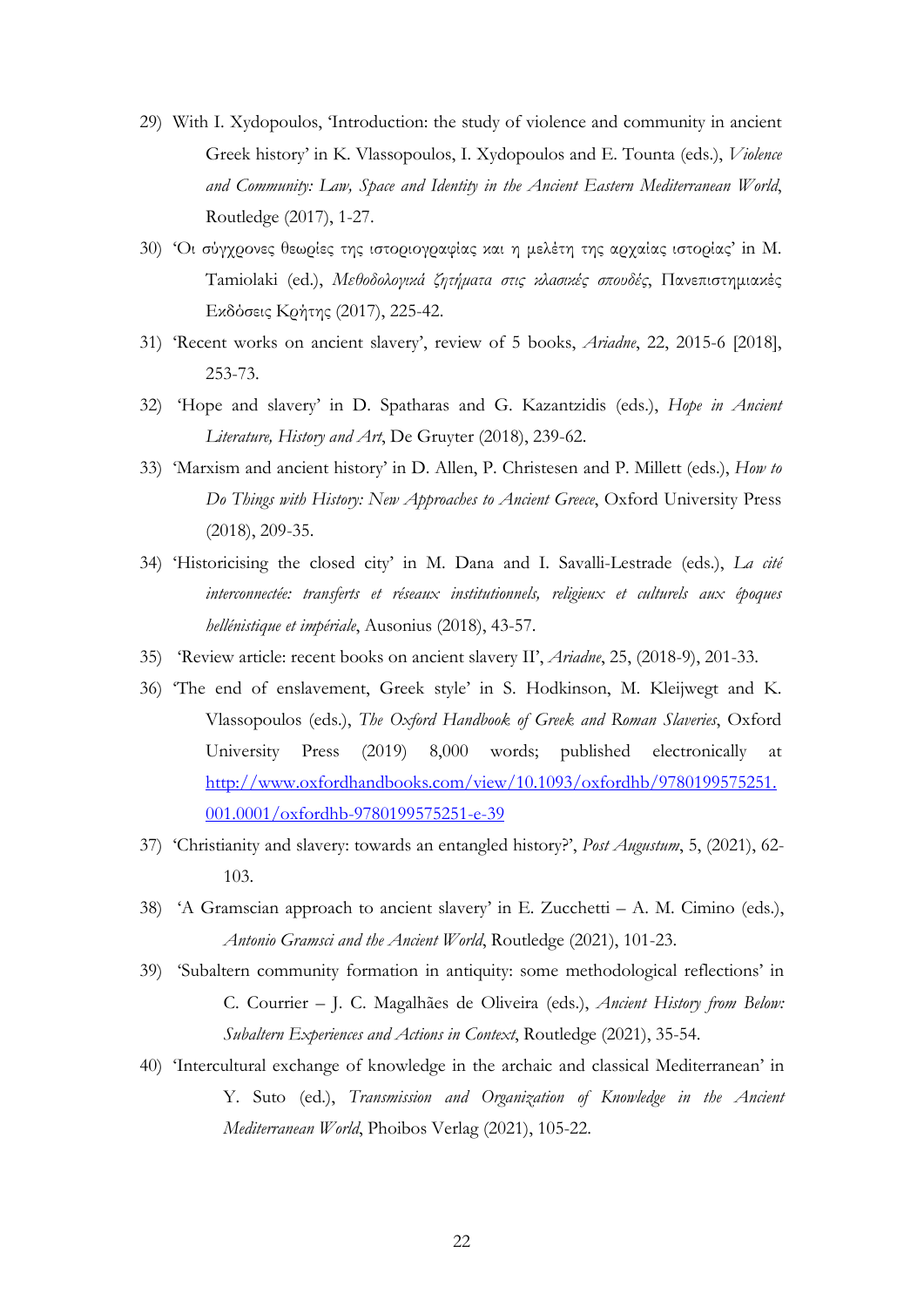#### **Book reviews:**

- 1) P. Ruby (ed.), *Les princes de la protohistoire et l'émergence de l'état* (Naples and Rome, 1999), *Ancient West and East*, 3:1, 2004, 204-6.
- 2) F. Zarinebaf, J. Bennet and J. L. Davis, *A Historical and Economic Geography of Ottoman Greece: The Southwestern Morea in the 18th Century* (Princeton, 2005), *Bryn Mawr Classical Review*, 2006, 2,159 words [\(http://bmcr.brynmawr.edu/2006/2006-](http://bmcr.brynmawr.edu/2006/2006-05-14.html) [05-14.html\)](http://bmcr.brynmawr.edu/2006/2006-05-14.html).
- 3) W. D. Desmond, *The Greek Praise of Poverty: Origins of Ancient Cynicism* (Notre Dame, 2006), *Bryn Mawr Classical Review*, 2006, 2,058 words [\(http://bmcr.brynmawr.edu/2006/2006-08-05.html\)](http://bmcr.brynmawr.edu/2006/2006-08-05.html).
- 4) M. Munn, *The Mother of the Gods, Athens and the Tyranny of Asia: A Study of Sovereignty in Ancient Religion* (Berkeley and Los Angeles, 2006), *Bryn Mawr Classical Review*, 2006, 4,220 words [\(http://bmcr.brynmawr.edu/2006/2006-10-27.html\)](http://bmcr.brynmawr.edu/2006/2006-10-27.html)*.*
- 5) J. M. Hall, *A History of the Archaic Greek World, ca. 1200-479 BC* (London, 2007), *Bryn Mawr Classical Review,* 2007, 4,297 words [\(http://bmcr.brynmawr.edu/2007/2007-01-41.html\)](http://bmcr.brynmawr.edu/2007/2007-01-41.html).
- 6) F. Delneri, *I culti misterici stranieri nei frammenti della comedia attica antica* (Bologna, 2006), *Bryn Mawr Classical Review*, 2007, 3,331 words [\(http://bmcr.brynmawr.edu/2007/2007-04-52.html\)](http://bmcr.brynmawr.edu/2007/2007-04-52.html).
- 7) M. Gagarin and D. Cohen (eds.), *The Cambridge Companion to Ancient Greek Law* (Cambridge, 2005), *European Review of History*, 14:1, 2007, 119-21.
- 8) Z. H. Archibald, J. K. Davies and V. Gabrielsen (eds.), *Making, Moving and Managing: The New World of the Ancient Economies, 323-31 BC* (Oxford, 2005), *Ancient West and East*, 7:1, 2008, 352-4.
- 9) V. Sebillote-Cuchet, *Libérez la patrie! Patriotisme et politique en Grèce ancienne* (Paris, 2006), *Bryn Mawr Classical Review*, 2008, 2,482 words [\(http://bmcr.brynmawr.edu/2008/2008-06-41.html\)](http://bmcr.brynmawr.edu/2008/2008-06-41.html)*.*
- 10) M. Heidenreich, *Christian Gottlob Heyne und die Alte Geschichte* (Munich and Leipzig 2006), *Gnomon* 80:7, 2008, 617-20.
- 11) P. Liddel, *Civic Obligation and Individual Freedom in Classical Athens* (Oxford, 2007), *Classical Review*, 59:1, 2009, 196-9.
- 12) J. Ober, *Democracy and Knowledge. Innovation and Learning in Classical Athens* (Princeton and Oxford, 2008), *Classical Review,* 59:2, 2009, 516-8.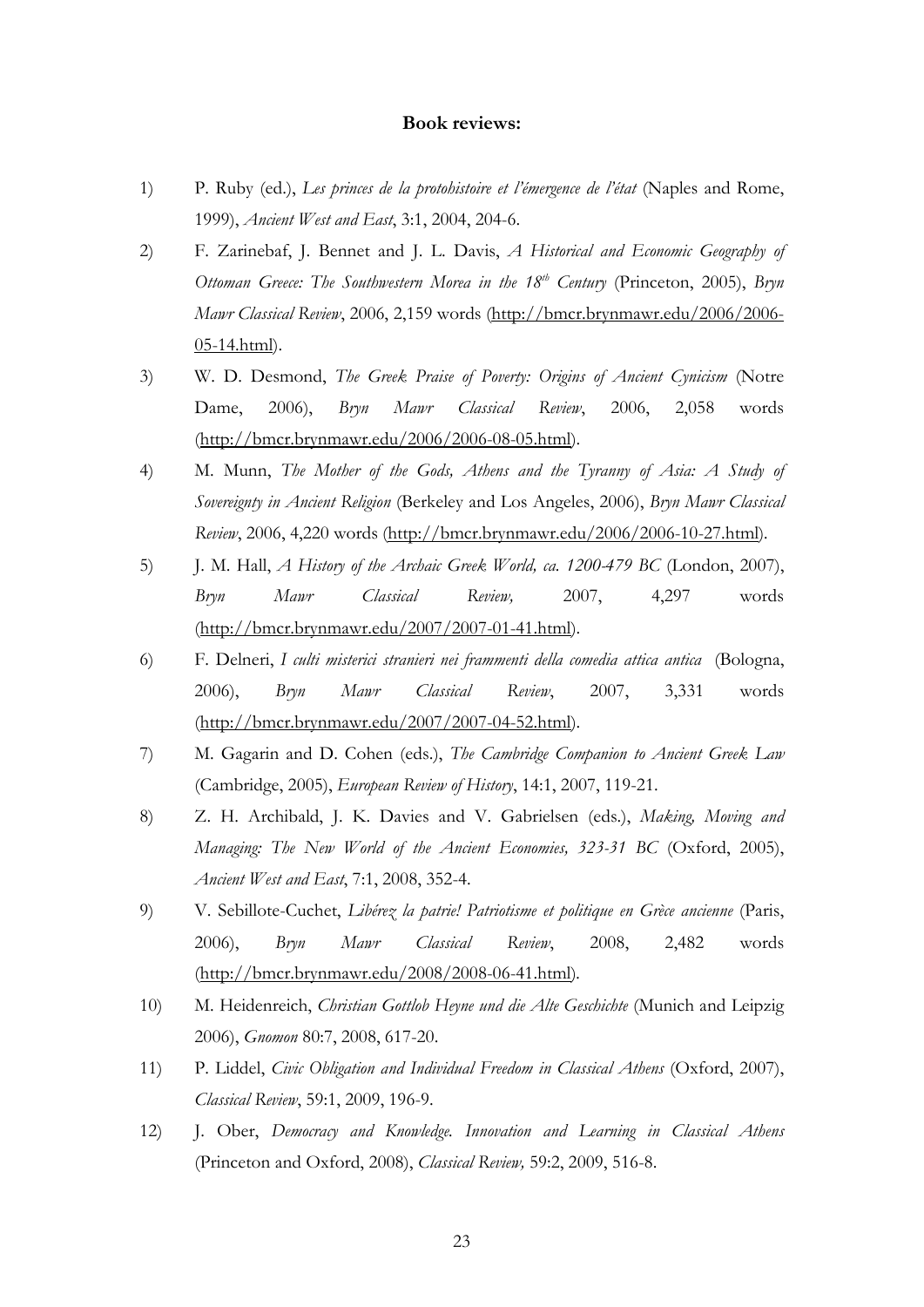- 13) C. Mann, *Die Demagogen und das Volk. Zur politischen Kommunikation im Athen des 5. Jahrhunderts v. Chr*. (Berlin, 2007), *Gnomon,* 81:8, 2009, 756-7.
- 14) J. Moore, I. Macgregor Morris and A. J. Bayliss (eds.), *Reinventing History: The Enlightenment Origins of Ancient History* (London, 2008), *Reviews in History*, November 2009, 2,655 words [\(http://www.history.ac.uk/reviews/review/818\)](http://www.history.ac.uk/reviews/review/818).
- 15) V. I. Anastasiadis, *Ελευσίνα: θέατρο μιας αντιδραστικής ουτοπίας* (Athens, 2006) *Σύγχρονα Θέματα*, 105, 2009, 87-9.
- 16) E. A. Meyer, *Metics and the Athenian Phialai-Inscriptions: A Study in Athenian Epigraphy and Law* (Wiesbaden, 2010), *Bryn Mawr Classical Review*, 2011, 2,000 words [\(http://bmcr.brynmawr.edu/2011/2011-02-48.html\)](http://bmcr.brynmawr.edu/2011/2011-02-48.html)*.*
- 17) S. Lape, *Race and Citizen Identity in the Classical Athenian Democracy* (New York, 2010), *Ancient History Bulletin*, 23, 2009 [2011], 158-60.
- 18) M. Dana, *Culture et mobilité dans le Pont-Euxin* (Bordeaux, 2011), *Bryn Mawr Classical Review*, 2012, 2,000 words [\(http://bmcr.brynmawr.edu/2012/2012-04-04.html\)](http://bmcr.brynmawr.edu/2012/2012-04-04.html).
- 19) M. Tamiolaki, *Liberté et esclavage chez les historiens grecs classiques* (Paris, 2010), *Classical Review*, 62:2, 2012, 555-7.
- 20) 'Greek history', review of 14 books, *Greece & Rome*, 59.2, 2012, 260-5.
- 21) J. Buckler and H. Beck, *Central Greece and the Politics of Power in the Fourth Century BC* (Cambridge, 2008), *Ancient West and East*, 11, 2012, 325-7.
- 22) E. Lippolis and G. Rocco, *Archeologia greca: cultura, società, politica e produzione* (Milan and Turin, 2011), *Bryn Mawr Classical Review*, 2012, 2,040 words [\(http://bmcr.brynmawr.edu/2012/2012-10-06.html\)](http://bmcr.brynmawr.edu/2012/2012-10-06.html).
- 23) K. Bradley and P. Cartledge (eds.), *The Cambridge World History of Slavery: Volume I, the Ancient Mediterranean World* (Cambridge, 2011), *Mnemosyne*, 65, 2012, 877-81.
- 24) S. Forsdyke, *Slaves Tell Tales and Other Episodes in the Politics of Popular Culture in Ancient Greece* (Princeton, NJ, 2012), *Sehepunkte,* 2012, 1,354 words [\(http://www.sehepunkte.de/2012/11/21991.html\)](http://www.sehepunkte.de/2012/11/21991.html).
- 25) A. Spawforth, *Greece and the Augustan Cultural Revolution* (Cambridge, 2012), *Classical Review*, 63, 2013, 182-4.
- 26) 'Greek history', review of 15 books, *Greece & Rome*, 60.2, 2013, 325-30.
- 27) M. Scott, *Space and Society in the Greek and Roman Worlds* (Cambridge, 2012), *Sehepunkte*, 2013, 1,300 words [\(http://www.sehepunkte.de/2013/07/22677.html\)](http://www.sehepunkte.de/2013/07/22677.html).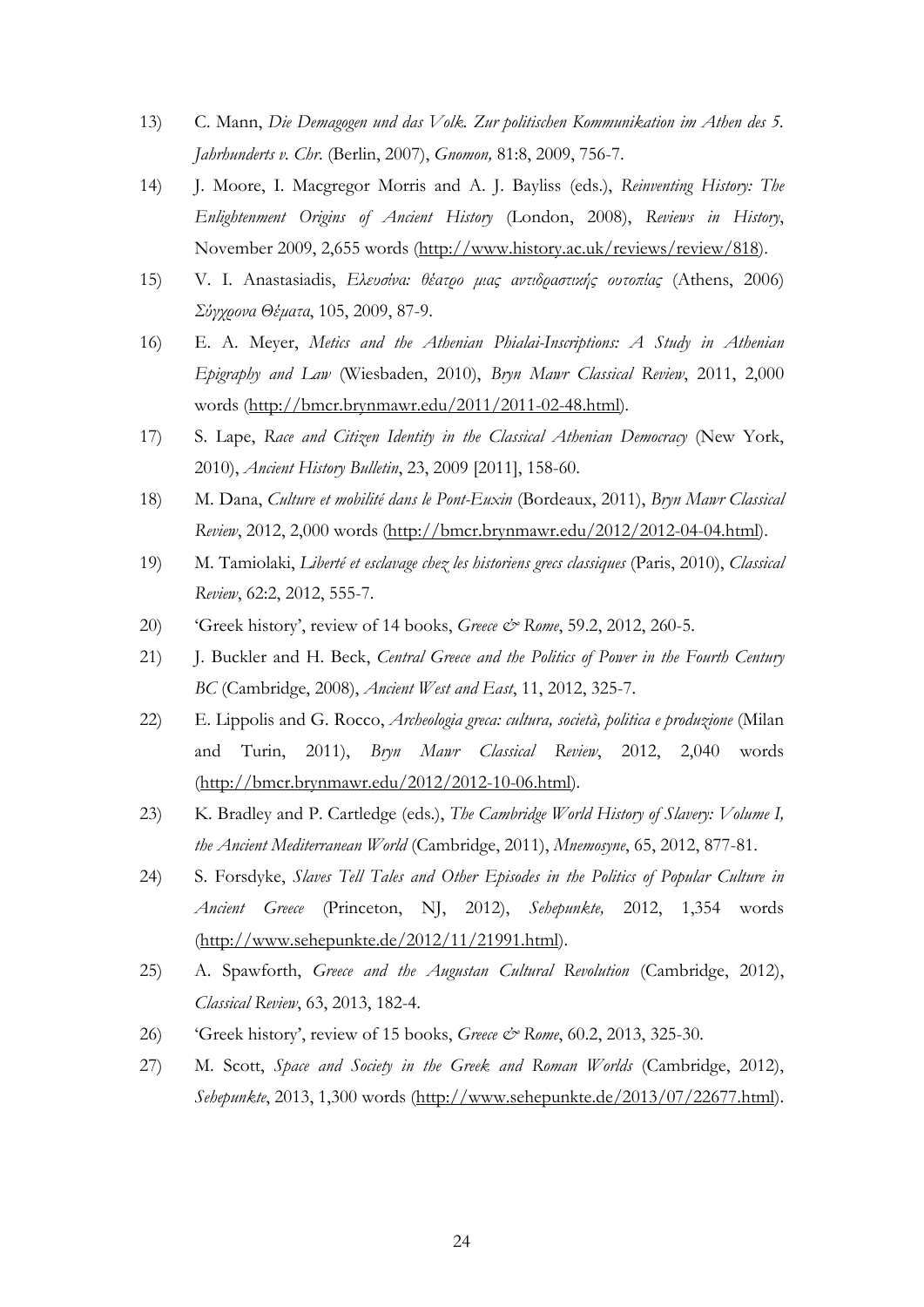- 28) M. A. Sears, *Athens, Thrace and the Shaping of Athenian Leadership* (Cambridge, 2013), *Bryn Mawr Classical Review,* 2013, 1,985 words [\(http://bmcr.brynmawr.edu/2013/2013-09-51.html\)](http://bmcr.brynmawr.edu/2013/2013-09-51.html).
- 29) J. S. Kloppenborg and R. S. Ascough, *Greco-Roman Associations: Texts, Translations and Commentary. I. Attica, Central Greece, Macedonia, Thrace* (Berlin and New York, 2011), *Mnemosyne* 66, 2013, 877-9.
- 30) G. Ceserani, *Italy's Lost Greece: Magna Graecia and the Making of Modern Archaeology* (New York, 2012), *Hermathena*, 191, 2011 [2014], 124-8.
- 31) 'Greek history', review of 13 books, *Greece & Rome*, 61.1, 2014, 123-9.
- 32) 'Greek history', review of 12 books, *Greece & Rome*, 61.2, 2014, 272-7.
- 33) R. Zelnick-Abramovitz, *Taxing Freedom in Thessalian Manumission Inscriptions* (Leiden and Boston, 2013), *Bryn Mawr Classical Review,* 2014, 1,695 words [\(http://bmcr.brynmawr.edu/2014/2014-08-35.html\)](http://bmcr.brynmawr.edu/2014/2014-08-35.html).
- 34) P. Briant, *Alexandre des Lumières: Fragments d'histoire européenne*. (Paris, 2012), *American Historical Review*, 119.4, 2014, 1345-6.
- 35) 'Greek history', review of 14 books, *Greece & Rome*, 62.1, 2015, 106-12.
- 36) 'Greek history', review of 14 books, *Greece & Rome*, 62.2, 2015, 231-7.
- 37) E. Galbois and S. Rougier-Blanc (eds.), *La pauvreté en Grèce ancienne. Formes, représentations, enjeux* (Paris, 2014), *Sehepunkte*, 2015, 1376 words [\(http://www.sehepunkte.de/preview/25191\)](http://www.sehepunkte.de/preview/25191).
- 38) R. Brock, *Greek Political Imagery from Homer to Aristotle* (London and New York, 2013), *Classical Journal*, 09.03.2015, 854 words [\(https://cj.camws.org/node/505\)](https://cj.camws.org/node/505)
- 39) W. V. Harris (ed.), *Moses Finley and Politics* (Leiden and Boston, 2013), *Journal of Hellenic Studies*, 135, 2015, 303-4.
- 40) P. Funke and M. Haake (eds.), *Greek Federal States and their Sanctuaries: Identities and Integration* (Stuttgart, 2013), *Scripta Classica Israelica*, 34, 2015, 247-9.
- 41) P. Ismard, *La démocratie contre les experts. Les esclaves publics en Grèce ancienne* (Paris, 2015), *Phoenix*, 69.3-4, 2015, 426-8.
- 42) 'Greek history', review of 14 books, *Greece & Rome*, 63.1, 2016, 129-35.
- 43) 'Greek history', review of 12 books, *Greece & Rome*, 63.2, 2016, 263-9.
- 44) J. Ober, T*he Rise and Fall of Classical Greece* (Princeton and Oxford, 2015), *Bryn Mawr Classical Review,* 2016, 2010 words. [\(http://bmcr.brynmawr.edu/2016/2016-](http://bmcr.brynmawr.edu/2016/2016-03-04.html) [03-04.html\)](http://bmcr.brynmawr.edu/2016/2016-03-04.html)